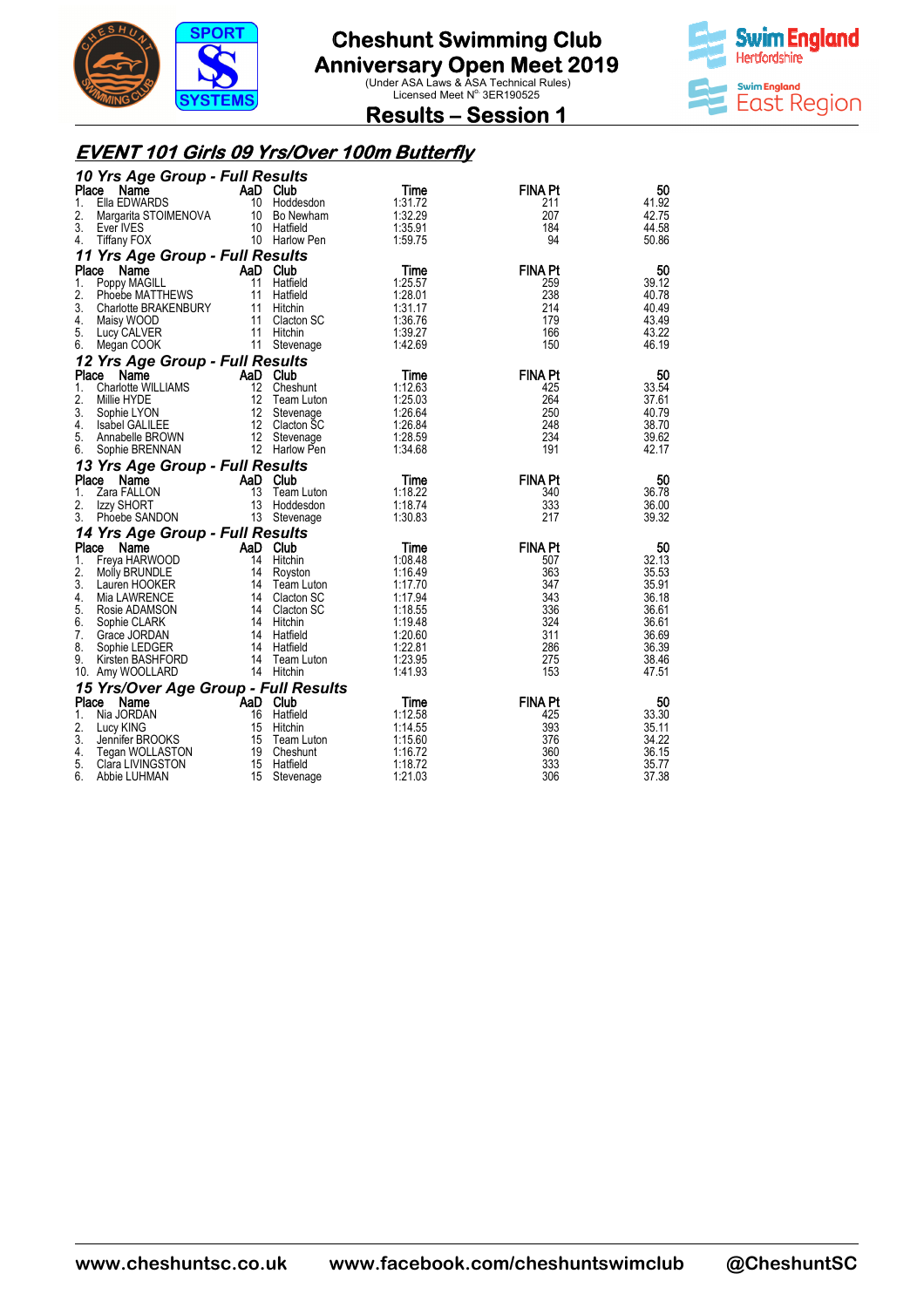



**Results – Session 1** 

#### **EVENT 102 Boys 09 Yrs/Over 100m Butterfly**

| 10 Yrs Age Group - Full Results               |                           |              |         |                |       |
|-----------------------------------------------|---------------------------|--------------|---------|----------------|-------|
| Place<br>Name                                 | <b>Example 2</b> AaD Club |              | Time    | <b>FINA Pt</b> | 50    |
| Callum DEACON                                 | 10 <sup>°</sup>           | Hatfield     | 1:30.76 | 148            | 43.19 |
| Alexander GREGORY<br>2.                       | 10                        | Stevenage    | 1:57.08 | 69             | 52.92 |
| 11 Yrs Age Group - Full Results               |                           |              |         |                |       |
| Name<br><b>Example 2018</b> AaD Club<br>Place |                           |              | Time    | <b>FINA Pt</b> | 50    |
| Ricardas KNIURA                               |                           | 11 Bo Newham | 1:38.69 | 115            | 45.47 |
| 12 Yrs Age Group - Full Results               |                           |              |         |                |       |
| Name<br>Place                                 | AaD Club                  |              | Time    | <b>FINA Pt</b> | 50    |
| Ethan STORTI<br>1.                            | 12                        | Stevenage    | 1:19.42 | 221            | 37.32 |
| 2.<br>Finley KIERNAN                          | $12 \overline{ }$         | Team Luton   | 1:21.37 | 206            | 38.03 |
| 3. Ainsworth COULTART                         | 12                        | Stevenage    | 1:42.80 | 102            | 48.32 |
| 13 Yrs Age Group - Full Results               |                           |              |         |                |       |
| Name<br>Place                                 | AaD                       | Club         | Time    | <b>FINA Pt</b> | 50    |
| Jake WILLIAMSON                               | 13                        | Hatfield     | 1:15.64 | 256            | 34.54 |
| 2.<br>Joshua ELLIS                            | 13                        | Hatfield     | 1:17.69 | 237            | 36.05 |
| 3.<br>Ethan MAY                               | 13                        | Harlow Pen   | 1:21.87 | 202            | 37.67 |
| 4.<br>Alexander MUNDEN                        |                           | 13 Bo Newham | 1:38.10 | 117            | 44.72 |
| 5.<br>Godfrey OBENG                           | 13 <sup>7</sup>           | Cheshunt     | 1:42.81 | 102            | 49.96 |
| Jonathan KEY                                  | 13                        | Stevenage    | DQ 4.4  |                |       |
| 15 Yrs/Over Age Group - Full Results          |                           |              |         |                |       |
| Name<br>Place                                 | AaD                       | Club         | Time    | <b>FINA Pt</b> | 50    |
| Matteo LO BIUNDO                              | 15                        | Hitchin      | 1:02.02 | 465            | 28.84 |
| 2.<br>Guilherme GOMES                         | 16                        | Bo Newham    | 1:06.49 | 378            | 31.31 |
| 3.<br>Joseph QUELCH                           | 16                        | Harlow Pen   | 1:08.91 | 339            | 31.02 |
| 4.<br>Gideon OBENG                            | 16                        | Cheshunt     | 1:41.13 | 107            | 45.86 |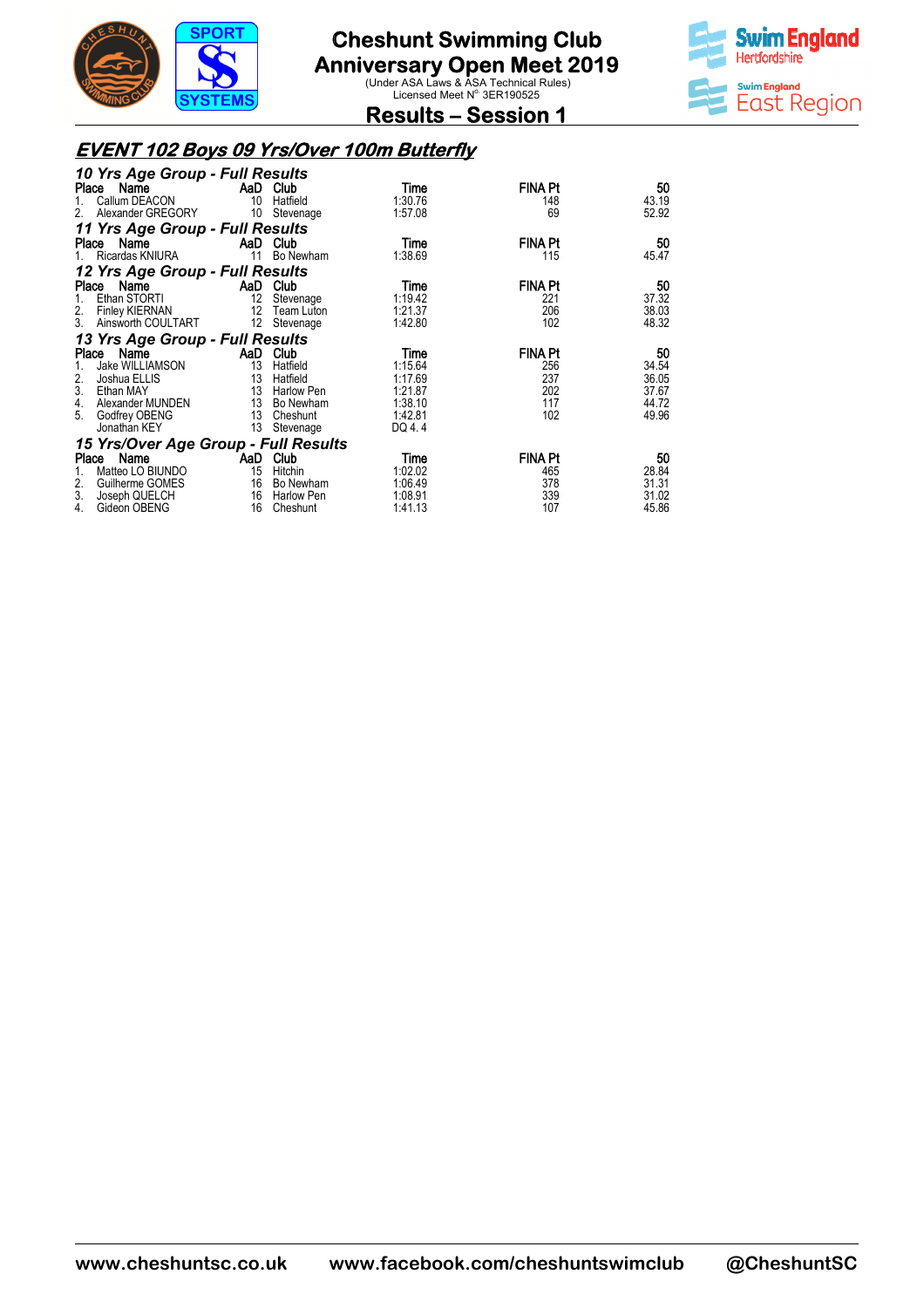



#### **Results – Session 1**

#### **EVENT 103 Girls 09 Yrs/Over Yrs/Over 50m Freestyle**

|    | 09 Yrs Age Group - Full Results<br><b>09 Yrs Age Group - Full Results<br/> Place Name<br/> 1. Sophie RELIMACH and Dolub<br/> 2. Eugenie RAUBITSCHEK-SM 9 Stevenage<br/> 2. Eugenie RAUBITSCHEK-SM 9 Stevenage<br/> 2. Livy PETERSON 9 Stevenage<br/> 4. Lydia BUCKLAND 9 Hitchin<br/> 5. Lily M</b> |          |                        |                   |                |
|----|-----------------------------------------------------------------------------------------------------------------------------------------------------------------------------------------------------------------------------------------------------------------------------------------------------|----------|------------------------|-------------------|----------------|
|    |                                                                                                                                                                                                                                                                                                     |          |                        | Time              | FINA Pt        |
|    |                                                                                                                                                                                                                                                                                                     |          |                        | 35.16<br>36.98    | 277<br>238     |
|    |                                                                                                                                                                                                                                                                                                     |          |                        | 37.00             | 238            |
|    |                                                                                                                                                                                                                                                                                                     |          |                        | 40.26             | 184            |
|    |                                                                                                                                                                                                                                                                                                     |          |                        | 41.58             | 167            |
|    |                                                                                                                                                                                                                                                                                                     |          |                        | 41.80             | 165            |
|    |                                                                                                                                                                                                                                                                                                     |          |                        | 41.84             | 164            |
|    |                                                                                                                                                                                                                                                                                                     |          |                        | 41.89             | 164            |
|    |                                                                                                                                                                                                                                                                                                     |          |                        | 42.21<br>42.47    | 160<br>157     |
|    |                                                                                                                                                                                                                                                                                                     |          |                        | 42.88             | 152            |
|    |                                                                                                                                                                                                                                                                                                     |          |                        | 43.46             | 146            |
|    |                                                                                                                                                                                                                                                                                                     |          |                        | 43.94             | 142            |
|    |                                                                                                                                                                                                                                                                                                     |          |                        | 44.16             | 139            |
|    |                                                                                                                                                                                                                                                                                                     |          |                        | 44.54             | 136            |
|    |                                                                                                                                                                                                                                                                                                     |          |                        | 45.85<br>46.83    | 125<br>117     |
|    |                                                                                                                                                                                                                                                                                                     |          |                        | 47.38             | 113            |
|    |                                                                                                                                                                                                                                                                                                     |          |                        | 53.09             | 80             |
|    | 8. Issue The CURRIE<br>1. Erin CURRIE (10 Triatified<br>1. Erin CURRIE (10 Triatified<br>1. Erin CURRIE (10 Clacton SC<br>1. Exter IVES (10 Clacton SC<br>3. Ever IVES (10 Clacton SC<br>1. Neve JONES 10 Clacton SC<br>5. Ella EDWARDS (10                                                         |          |                        |                   |                |
|    |                                                                                                                                                                                                                                                                                                     |          |                        | Time              | <b>FINA Pt</b> |
|    |                                                                                                                                                                                                                                                                                                     |          |                        | 31.26             | 394            |
|    |                                                                                                                                                                                                                                                                                                     |          |                        | 32.63             | 347            |
|    |                                                                                                                                                                                                                                                                                                     |          |                        | 33.75             | 313            |
|    |                                                                                                                                                                                                                                                                                                     |          |                        | 33.86<br>33.90    | 310<br>309     |
|    |                                                                                                                                                                                                                                                                                                     |          |                        | 35.41             | 271            |
|    |                                                                                                                                                                                                                                                                                                     |          |                        | 35.88             | 261            |
|    |                                                                                                                                                                                                                                                                                                     |          |                        | 36.00             | 258            |
|    |                                                                                                                                                                                                                                                                                                     |          |                        | 37.09             | 236            |
|    |                                                                                                                                                                                                                                                                                                     |          |                        | 38.15             | 217            |
|    |                                                                                                                                                                                                                                                                                                     |          |                        | 40.26<br>40.68    | 184<br>179     |
|    |                                                                                                                                                                                                                                                                                                     |          |                        | 42.81             | 153            |
|    |                                                                                                                                                                                                                                                                                                     |          |                        | 42.82             | 153            |
|    |                                                                                                                                                                                                                                                                                                     |          |                        | 43.34             | 148            |
|    |                                                                                                                                                                                                                                                                                                     |          |                        | 43.39             | 147            |
|    |                                                                                                                                                                                                                                                                                                     |          |                        | 43.49<br>44.42    | 146<br>137     |
|    |                                                                                                                                                                                                                                                                                                     |          |                        | 45.38             | 129            |
|    |                                                                                                                                                                                                                                                                                                     |          |                        | 46.52             | 119            |
|    |                                                                                                                                                                                                                                                                                                     |          |                        | 46.81             | 117            |
|    |                                                                                                                                                                                                                                                                                                     |          |                        | 47.43             | 112            |
|    |                                                                                                                                                                                                                                                                                                     |          |                        | 52.75             | 82             |
|    |                                                                                                                                                                                                                                                                                                     |          |                        | DNC<br><b>DNC</b> |                |
|    |                                                                                                                                                                                                                                                                                                     |          |                        |                   |                |
|    | 11 Yrs Age Group - Full Results<br>Place Name<br>1. Evelina KHAN<br>2. Lily HOBDELL<br>3. Leila ODARO-BURNETT<br>11 Hatfield<br>4. Catherine LEMPRIERE<br>5. Charlotte BRAKENBURY<br>5. Charlotte BRAKENBURY<br>11 Hitchin                                                                          |          |                        | Time              | <b>FINA Pt</b> |
|    |                                                                                                                                                                                                                                                                                                     |          | Bo Newham              | 33.55             | 319            |
|    |                                                                                                                                                                                                                                                                                                     |          | Team Luton             | 33.98             | 307            |
|    |                                                                                                                                                                                                                                                                                                     |          |                        | 34.31             | 298            |
|    |                                                                                                                                                                                                                                                                                                     |          | Team Luton             | 34.63<br>35.20    | 290<br>276     |
| 6. | <b>Isobel DEAN</b>                                                                                                                                                                                                                                                                                  | 11       | <b>Team Luton</b>      | 35.38             | 272            |
| 7. | Chloe GALILEE                                                                                                                                                                                                                                                                                       | 11       | Clacton SC             | 35.40             | 271            |
| 8. | Isobel MATFIELD                                                                                                                                                                                                                                                                                     | 11       | Hitchin                | 35.47             | 270            |
| 9. | Maisy WOOD                                                                                                                                                                                                                                                                                          | 11       | Clacton SC             | 35.68             | 265            |
|    | 10. Hannah LOVELOCK                                                                                                                                                                                                                                                                                 | 11       | Hitchin                | 35.83             | 262            |
|    | 11. Poppy MAGILL<br>12. Esme STRINGER                                                                                                                                                                                                                                                               | 11<br>11 | Hatfield<br>Harlow Pen | 36.05<br>37.48    | 257<br>228     |
|    | 13. Emily MCPAKE                                                                                                                                                                                                                                                                                    | 11       | Cheshunt               | 37.53             | 228            |
|    | 14. Jessica DRURY                                                                                                                                                                                                                                                                                   | 11       | Hitchin                | 38.44             | 212            |
|    | 15. Hannah DEATH                                                                                                                                                                                                                                                                                    | 11       | Harlow Pen             | 38.51             | 211            |
|    | 16. Molly BARTUP                                                                                                                                                                                                                                                                                    | 11       | Cheshunt               | 38.64             | 208            |
|    | 17. Natasha BULLEN                                                                                                                                                                                                                                                                                  | 11       | Harlow Pen             | 38.84             | 205            |
|    | 18. Megan COOK<br>19. Sophia ROWE                                                                                                                                                                                                                                                                   | 11<br>11 | Stevenage<br>Stevenage | 39.44<br>41.02    | 196<br>174     |
|    | 20. Olivia DAVE                                                                                                                                                                                                                                                                                     | 11       | Cheshunt               | 41.68             | 166            |
|    | 21. Ciara SHORTALL                                                                                                                                                                                                                                                                                  | 11       | Harlow Pen             | 42.50             | 157            |
|    | 22. Catrin FORD                                                                                                                                                                                                                                                                                     | 11       | Stevenage              | 43.99             | 141            |
|    | Lucy GROVES                                                                                                                                                                                                                                                                                         | 11       | Harlow Pen             | <b>DNC</b>        |                |
|    | Gracie HALLS                                                                                                                                                                                                                                                                                        | 11       | Hoddesdon              | <b>DNC</b>        |                |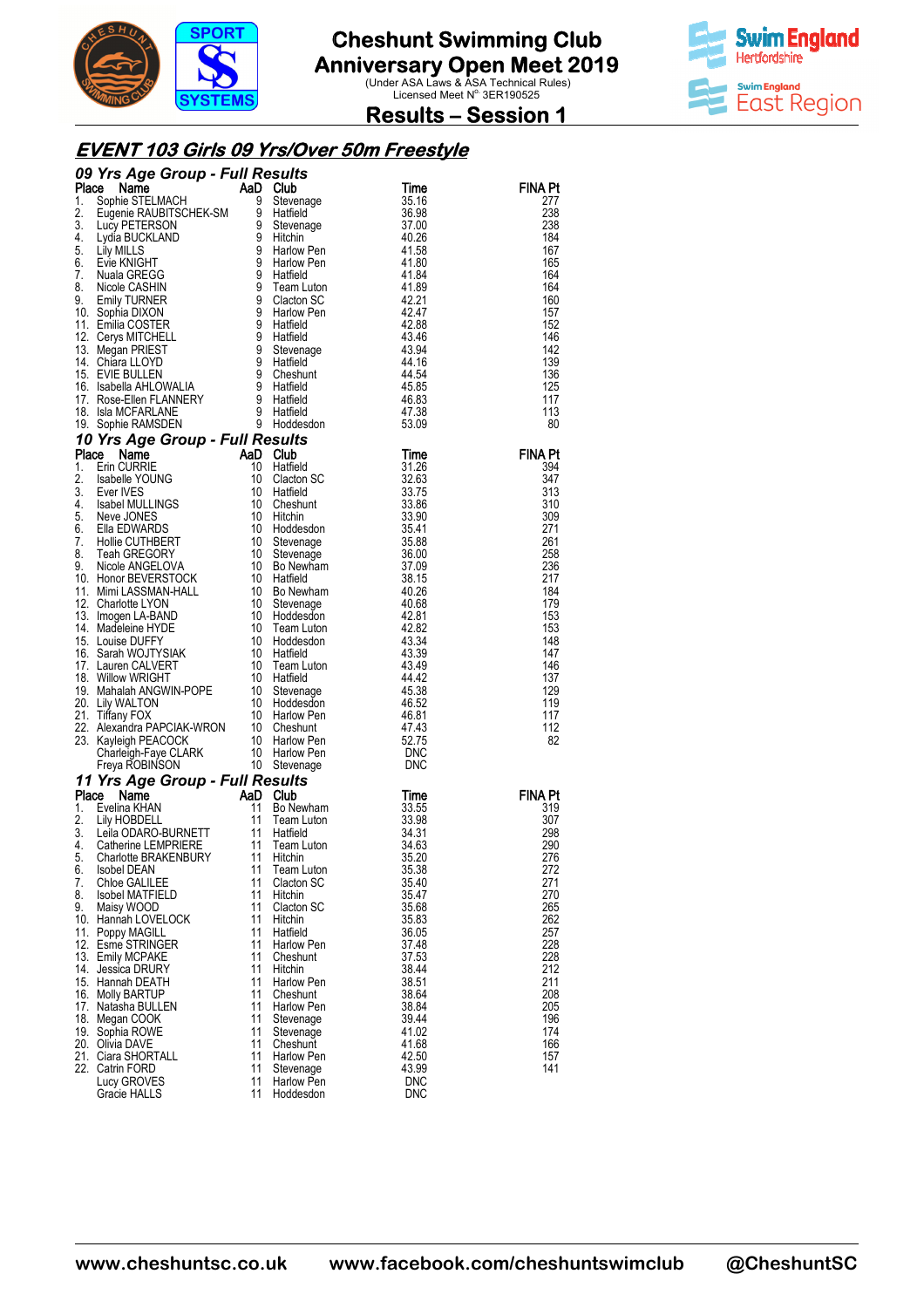



| <b>The Maja ALEXANDER COMP Full Results</b><br>1. Maja ALEXANDER (1. Maja ALEXANDER)<br>1. Maja ALEXANDER (1. Maja ALEXANDER)<br>1. Maja ALEXANDER (1. 2 Hardied 3. 31.83<br>3. Division Computer SCR (1. 2 Theory of the SCR COMPUTATION)<br><br><b>FINA Pt</b><br>427<br>409<br>379<br>375<br>340<br>322<br>318<br>306<br>299<br>287<br>271<br>269<br>261<br>240<br>210<br>204<br>195<br>194<br>142<br>FINA Pt<br>405<br>352<br>341<br>331<br>317<br>312<br>306<br>288<br><b>FINA Pt</b><br>465<br>442<br>424<br>420<br>419<br>396<br>378<br>373<br>369<br>358<br>356<br>351<br>341<br>326<br>324<br>321<br>264<br>228<br>116<br>Grace LAMPRELL<br>14 Harlow Pen<br>DNC<br>15 Yrs/Over Age Group - Full Results<br>Place<br>Name<br>Time<br>FINA Pt<br>AaD Club<br>1.<br>Nia JORDAN<br>16<br>Hatfield<br>29.29<br>479<br>2.<br>15 Hoddesdon<br>29.41<br>473<br>Catherine RYAN<br>3.<br>15<br>459<br>29.72<br>Amelia HEARNE<br>Clacton SC<br>4.<br>15<br>443<br>Hitchin<br>30.07<br>Lucy KING<br>5.<br>15 Hoddesdon<br>439<br>Aimee WILLIAMS<br>30.16<br>15<br>432<br>6.<br>30.32<br>Maggie WYPER<br>Hoddesdon<br>7.<br>19<br>30.33<br>432<br>Cheshunt<br>Tegan WOLLASTON<br>8.<br>17<br>412<br>Cheshunt<br>30.81<br><b>Courtney BURKE</b><br>15<br>406<br>9.<br>30.96<br>Clara LIVINGSTON<br>Hatfield<br>10. Jennifer BROOKS<br>15<br>31.09<br>401<br>Team Luton<br>17<br>389<br>11. Holly ATKINS<br>Cheshunt<br>31.41<br>15<br>32.28<br>358<br>12. Josie DEAN<br>Hitchin<br>15<br>34.35<br>297<br>13. Abbie LUHMAN<br>Stevenage<br>15<br>39.05<br>202<br>14. Jasmine POLLARD<br>Hitchin |  |  |  | <u> Results – Session 1</u> |
|--------------------------------------------------------------------------------------------------------------------------------------------------------------------------------------------------------------------------------------------------------------------------------------------------------------------------------------------------------------------------------------------------------------------------------------------------------------------------------------------------------------------------------------------------------------------------------------------------------------------------------------------------------------------------------------------------------------------------------------------------------------------------------------------------------------------------------------------------------------------------------------------------------------------------------------------------------------------------------------------------------------------------------------------------------------------------------------------------------------------------------------------------------------------------------------------------------------------------------------------------------------------------------------------------------------------------------------------------------------------------------------------------------------------------------------------------------------------------------------------------------------------------------------------------------------------------------------------|--|--|--|-----------------------------|
|                                                                                                                                                                                                                                                                                                                                                                                                                                                                                                                                                                                                                                                                                                                                                                                                                                                                                                                                                                                                                                                                                                                                                                                                                                                                                                                                                                                                                                                                                                                                                                                            |  |  |  |                             |
|                                                                                                                                                                                                                                                                                                                                                                                                                                                                                                                                                                                                                                                                                                                                                                                                                                                                                                                                                                                                                                                                                                                                                                                                                                                                                                                                                                                                                                                                                                                                                                                            |  |  |  |                             |
|                                                                                                                                                                                                                                                                                                                                                                                                                                                                                                                                                                                                                                                                                                                                                                                                                                                                                                                                                                                                                                                                                                                                                                                                                                                                                                                                                                                                                                                                                                                                                                                            |  |  |  |                             |
|                                                                                                                                                                                                                                                                                                                                                                                                                                                                                                                                                                                                                                                                                                                                                                                                                                                                                                                                                                                                                                                                                                                                                                                                                                                                                                                                                                                                                                                                                                                                                                                            |  |  |  |                             |
|                                                                                                                                                                                                                                                                                                                                                                                                                                                                                                                                                                                                                                                                                                                                                                                                                                                                                                                                                                                                                                                                                                                                                                                                                                                                                                                                                                                                                                                                                                                                                                                            |  |  |  |                             |
|                                                                                                                                                                                                                                                                                                                                                                                                                                                                                                                                                                                                                                                                                                                                                                                                                                                                                                                                                                                                                                                                                                                                                                                                                                                                                                                                                                                                                                                                                                                                                                                            |  |  |  |                             |
|                                                                                                                                                                                                                                                                                                                                                                                                                                                                                                                                                                                                                                                                                                                                                                                                                                                                                                                                                                                                                                                                                                                                                                                                                                                                                                                                                                                                                                                                                                                                                                                            |  |  |  |                             |
|                                                                                                                                                                                                                                                                                                                                                                                                                                                                                                                                                                                                                                                                                                                                                                                                                                                                                                                                                                                                                                                                                                                                                                                                                                                                                                                                                                                                                                                                                                                                                                                            |  |  |  |                             |
|                                                                                                                                                                                                                                                                                                                                                                                                                                                                                                                                                                                                                                                                                                                                                                                                                                                                                                                                                                                                                                                                                                                                                                                                                                                                                                                                                                                                                                                                                                                                                                                            |  |  |  |                             |
|                                                                                                                                                                                                                                                                                                                                                                                                                                                                                                                                                                                                                                                                                                                                                                                                                                                                                                                                                                                                                                                                                                                                                                                                                                                                                                                                                                                                                                                                                                                                                                                            |  |  |  |                             |
|                                                                                                                                                                                                                                                                                                                                                                                                                                                                                                                                                                                                                                                                                                                                                                                                                                                                                                                                                                                                                                                                                                                                                                                                                                                                                                                                                                                                                                                                                                                                                                                            |  |  |  |                             |
|                                                                                                                                                                                                                                                                                                                                                                                                                                                                                                                                                                                                                                                                                                                                                                                                                                                                                                                                                                                                                                                                                                                                                                                                                                                                                                                                                                                                                                                                                                                                                                                            |  |  |  |                             |
|                                                                                                                                                                                                                                                                                                                                                                                                                                                                                                                                                                                                                                                                                                                                                                                                                                                                                                                                                                                                                                                                                                                                                                                                                                                                                                                                                                                                                                                                                                                                                                                            |  |  |  |                             |
|                                                                                                                                                                                                                                                                                                                                                                                                                                                                                                                                                                                                                                                                                                                                                                                                                                                                                                                                                                                                                                                                                                                                                                                                                                                                                                                                                                                                                                                                                                                                                                                            |  |  |  |                             |
|                                                                                                                                                                                                                                                                                                                                                                                                                                                                                                                                                                                                                                                                                                                                                                                                                                                                                                                                                                                                                                                                                                                                                                                                                                                                                                                                                                                                                                                                                                                                                                                            |  |  |  |                             |
|                                                                                                                                                                                                                                                                                                                                                                                                                                                                                                                                                                                                                                                                                                                                                                                                                                                                                                                                                                                                                                                                                                                                                                                                                                                                                                                                                                                                                                                                                                                                                                                            |  |  |  |                             |
|                                                                                                                                                                                                                                                                                                                                                                                                                                                                                                                                                                                                                                                                                                                                                                                                                                                                                                                                                                                                                                                                                                                                                                                                                                                                                                                                                                                                                                                                                                                                                                                            |  |  |  |                             |
|                                                                                                                                                                                                                                                                                                                                                                                                                                                                                                                                                                                                                                                                                                                                                                                                                                                                                                                                                                                                                                                                                                                                                                                                                                                                                                                                                                                                                                                                                                                                                                                            |  |  |  |                             |
|                                                                                                                                                                                                                                                                                                                                                                                                                                                                                                                                                                                                                                                                                                                                                                                                                                                                                                                                                                                                                                                                                                                                                                                                                                                                                                                                                                                                                                                                                                                                                                                            |  |  |  |                             |
|                                                                                                                                                                                                                                                                                                                                                                                                                                                                                                                                                                                                                                                                                                                                                                                                                                                                                                                                                                                                                                                                                                                                                                                                                                                                                                                                                                                                                                                                                                                                                                                            |  |  |  |                             |
|                                                                                                                                                                                                                                                                                                                                                                                                                                                                                                                                                                                                                                                                                                                                                                                                                                                                                                                                                                                                                                                                                                                                                                                                                                                                                                                                                                                                                                                                                                                                                                                            |  |  |  |                             |
|                                                                                                                                                                                                                                                                                                                                                                                                                                                                                                                                                                                                                                                                                                                                                                                                                                                                                                                                                                                                                                                                                                                                                                                                                                                                                                                                                                                                                                                                                                                                                                                            |  |  |  |                             |
|                                                                                                                                                                                                                                                                                                                                                                                                                                                                                                                                                                                                                                                                                                                                                                                                                                                                                                                                                                                                                                                                                                                                                                                                                                                                                                                                                                                                                                                                                                                                                                                            |  |  |  |                             |
|                                                                                                                                                                                                                                                                                                                                                                                                                                                                                                                                                                                                                                                                                                                                                                                                                                                                                                                                                                                                                                                                                                                                                                                                                                                                                                                                                                                                                                                                                                                                                                                            |  |  |  |                             |
|                                                                                                                                                                                                                                                                                                                                                                                                                                                                                                                                                                                                                                                                                                                                                                                                                                                                                                                                                                                                                                                                                                                                                                                                                                                                                                                                                                                                                                                                                                                                                                                            |  |  |  |                             |
|                                                                                                                                                                                                                                                                                                                                                                                                                                                                                                                                                                                                                                                                                                                                                                                                                                                                                                                                                                                                                                                                                                                                                                                                                                                                                                                                                                                                                                                                                                                                                                                            |  |  |  |                             |
|                                                                                                                                                                                                                                                                                                                                                                                                                                                                                                                                                                                                                                                                                                                                                                                                                                                                                                                                                                                                                                                                                                                                                                                                                                                                                                                                                                                                                                                                                                                                                                                            |  |  |  |                             |
|                                                                                                                                                                                                                                                                                                                                                                                                                                                                                                                                                                                                                                                                                                                                                                                                                                                                                                                                                                                                                                                                                                                                                                                                                                                                                                                                                                                                                                                                                                                                                                                            |  |  |  |                             |
|                                                                                                                                                                                                                                                                                                                                                                                                                                                                                                                                                                                                                                                                                                                                                                                                                                                                                                                                                                                                                                                                                                                                                                                                                                                                                                                                                                                                                                                                                                                                                                                            |  |  |  |                             |
|                                                                                                                                                                                                                                                                                                                                                                                                                                                                                                                                                                                                                                                                                                                                                                                                                                                                                                                                                                                                                                                                                                                                                                                                                                                                                                                                                                                                                                                                                                                                                                                            |  |  |  |                             |
|                                                                                                                                                                                                                                                                                                                                                                                                                                                                                                                                                                                                                                                                                                                                                                                                                                                                                                                                                                                                                                                                                                                                                                                                                                                                                                                                                                                                                                                                                                                                                                                            |  |  |  |                             |
|                                                                                                                                                                                                                                                                                                                                                                                                                                                                                                                                                                                                                                                                                                                                                                                                                                                                                                                                                                                                                                                                                                                                                                                                                                                                                                                                                                                                                                                                                                                                                                                            |  |  |  |                             |
|                                                                                                                                                                                                                                                                                                                                                                                                                                                                                                                                                                                                                                                                                                                                                                                                                                                                                                                                                                                                                                                                                                                                                                                                                                                                                                                                                                                                                                                                                                                                                                                            |  |  |  |                             |
|                                                                                                                                                                                                                                                                                                                                                                                                                                                                                                                                                                                                                                                                                                                                                                                                                                                                                                                                                                                                                                                                                                                                                                                                                                                                                                                                                                                                                                                                                                                                                                                            |  |  |  |                             |
|                                                                                                                                                                                                                                                                                                                                                                                                                                                                                                                                                                                                                                                                                                                                                                                                                                                                                                                                                                                                                                                                                                                                                                                                                                                                                                                                                                                                                                                                                                                                                                                            |  |  |  |                             |
|                                                                                                                                                                                                                                                                                                                                                                                                                                                                                                                                                                                                                                                                                                                                                                                                                                                                                                                                                                                                                                                                                                                                                                                                                                                                                                                                                                                                                                                                                                                                                                                            |  |  |  |                             |
|                                                                                                                                                                                                                                                                                                                                                                                                                                                                                                                                                                                                                                                                                                                                                                                                                                                                                                                                                                                                                                                                                                                                                                                                                                                                                                                                                                                                                                                                                                                                                                                            |  |  |  |                             |
|                                                                                                                                                                                                                                                                                                                                                                                                                                                                                                                                                                                                                                                                                                                                                                                                                                                                                                                                                                                                                                                                                                                                                                                                                                                                                                                                                                                                                                                                                                                                                                                            |  |  |  |                             |
|                                                                                                                                                                                                                                                                                                                                                                                                                                                                                                                                                                                                                                                                                                                                                                                                                                                                                                                                                                                                                                                                                                                                                                                                                                                                                                                                                                                                                                                                                                                                                                                            |  |  |  |                             |
|                                                                                                                                                                                                                                                                                                                                                                                                                                                                                                                                                                                                                                                                                                                                                                                                                                                                                                                                                                                                                                                                                                                                                                                                                                                                                                                                                                                                                                                                                                                                                                                            |  |  |  |                             |
|                                                                                                                                                                                                                                                                                                                                                                                                                                                                                                                                                                                                                                                                                                                                                                                                                                                                                                                                                                                                                                                                                                                                                                                                                                                                                                                                                                                                                                                                                                                                                                                            |  |  |  |                             |
|                                                                                                                                                                                                                                                                                                                                                                                                                                                                                                                                                                                                                                                                                                                                                                                                                                                                                                                                                                                                                                                                                                                                                                                                                                                                                                                                                                                                                                                                                                                                                                                            |  |  |  |                             |
|                                                                                                                                                                                                                                                                                                                                                                                                                                                                                                                                                                                                                                                                                                                                                                                                                                                                                                                                                                                                                                                                                                                                                                                                                                                                                                                                                                                                                                                                                                                                                                                            |  |  |  |                             |
|                                                                                                                                                                                                                                                                                                                                                                                                                                                                                                                                                                                                                                                                                                                                                                                                                                                                                                                                                                                                                                                                                                                                                                                                                                                                                                                                                                                                                                                                                                                                                                                            |  |  |  |                             |
|                                                                                                                                                                                                                                                                                                                                                                                                                                                                                                                                                                                                                                                                                                                                                                                                                                                                                                                                                                                                                                                                                                                                                                                                                                                                                                                                                                                                                                                                                                                                                                                            |  |  |  |                             |
|                                                                                                                                                                                                                                                                                                                                                                                                                                                                                                                                                                                                                                                                                                                                                                                                                                                                                                                                                                                                                                                                                                                                                                                                                                                                                                                                                                                                                                                                                                                                                                                            |  |  |  |                             |
|                                                                                                                                                                                                                                                                                                                                                                                                                                                                                                                                                                                                                                                                                                                                                                                                                                                                                                                                                                                                                                                                                                                                                                                                                                                                                                                                                                                                                                                                                                                                                                                            |  |  |  |                             |
|                                                                                                                                                                                                                                                                                                                                                                                                                                                                                                                                                                                                                                                                                                                                                                                                                                                                                                                                                                                                                                                                                                                                                                                                                                                                                                                                                                                                                                                                                                                                                                                            |  |  |  |                             |
|                                                                                                                                                                                                                                                                                                                                                                                                                                                                                                                                                                                                                                                                                                                                                                                                                                                                                                                                                                                                                                                                                                                                                                                                                                                                                                                                                                                                                                                                                                                                                                                            |  |  |  |                             |
|                                                                                                                                                                                                                                                                                                                                                                                                                                                                                                                                                                                                                                                                                                                                                                                                                                                                                                                                                                                                                                                                                                                                                                                                                                                                                                                                                                                                                                                                                                                                                                                            |  |  |  |                             |
|                                                                                                                                                                                                                                                                                                                                                                                                                                                                                                                                                                                                                                                                                                                                                                                                                                                                                                                                                                                                                                                                                                                                                                                                                                                                                                                                                                                                                                                                                                                                                                                            |  |  |  |                             |
|                                                                                                                                                                                                                                                                                                                                                                                                                                                                                                                                                                                                                                                                                                                                                                                                                                                                                                                                                                                                                                                                                                                                                                                                                                                                                                                                                                                                                                                                                                                                                                                            |  |  |  |                             |
|                                                                                                                                                                                                                                                                                                                                                                                                                                                                                                                                                                                                                                                                                                                                                                                                                                                                                                                                                                                                                                                                                                                                                                                                                                                                                                                                                                                                                                                                                                                                                                                            |  |  |  |                             |
|                                                                                                                                                                                                                                                                                                                                                                                                                                                                                                                                                                                                                                                                                                                                                                                                                                                                                                                                                                                                                                                                                                                                                                                                                                                                                                                                                                                                                                                                                                                                                                                            |  |  |  |                             |
|                                                                                                                                                                                                                                                                                                                                                                                                                                                                                                                                                                                                                                                                                                                                                                                                                                                                                                                                                                                                                                                                                                                                                                                                                                                                                                                                                                                                                                                                                                                                                                                            |  |  |  |                             |
|                                                                                                                                                                                                                                                                                                                                                                                                                                                                                                                                                                                                                                                                                                                                                                                                                                                                                                                                                                                                                                                                                                                                                                                                                                                                                                                                                                                                                                                                                                                                                                                            |  |  |  |                             |
|                                                                                                                                                                                                                                                                                                                                                                                                                                                                                                                                                                                                                                                                                                                                                                                                                                                                                                                                                                                                                                                                                                                                                                                                                                                                                                                                                                                                                                                                                                                                                                                            |  |  |  |                             |
|                                                                                                                                                                                                                                                                                                                                                                                                                                                                                                                                                                                                                                                                                                                                                                                                                                                                                                                                                                                                                                                                                                                                                                                                                                                                                                                                                                                                                                                                                                                                                                                            |  |  |  |                             |
|                                                                                                                                                                                                                                                                                                                                                                                                                                                                                                                                                                                                                                                                                                                                                                                                                                                                                                                                                                                                                                                                                                                                                                                                                                                                                                                                                                                                                                                                                                                                                                                            |  |  |  |                             |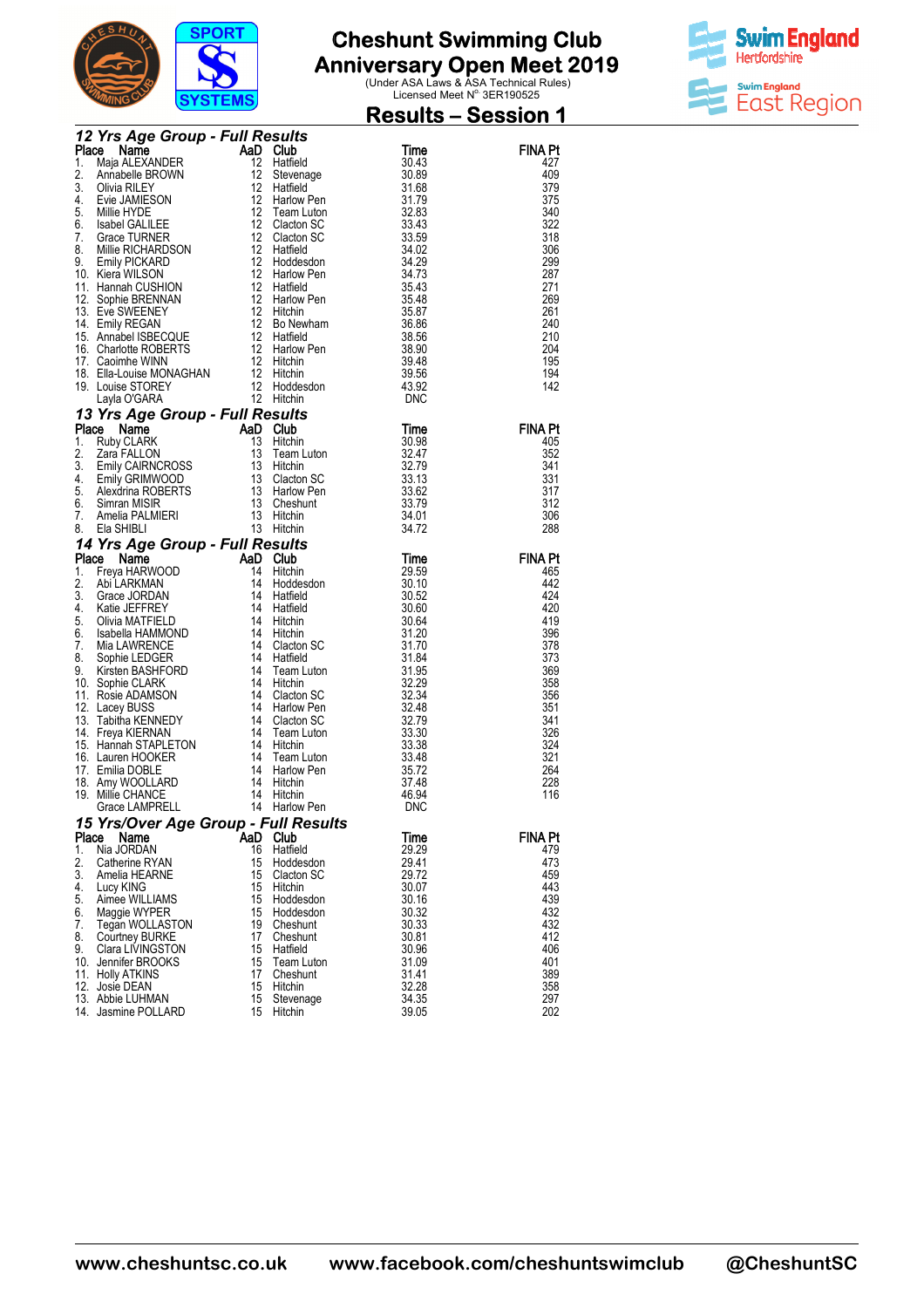



| <b>Cher Age Group - Full Results<br/> The Sustainer (Marine Mann)<br/> 1. Nia Angle Group - Full Results<br/> 2. Catherine RYAN<br/> 1. Street HANNE 15 Cladison<br/> 4. Amelia HEARNE<br/> 2. Catherine RYAN<br/> 4. Amelia HEARNE<br/> 5. Lucy MNC 15 Cladison</b><br><b>FINA Pt</b><br>479<br>473<br>465<br>459<br>443<br>442<br>439<br>432<br>432<br>427<br>424<br>420<br>419<br>412<br>409<br>406<br>405<br>401<br>396<br>394<br>389<br>379<br>378<br>375<br>373<br>369<br>358<br>358<br>356<br>352<br>351<br>347<br>341<br>341<br>340<br>331<br>326<br>324<br>322<br>321<br>319<br>318<br>317<br>313<br>312<br>310<br>309<br>307<br>306<br>306<br>299<br>43. Chinai Packmona (1990)<br>19. Millie RICHARDSON<br>19. Leila ODARO-BURNETT<br>11 Hatfield<br>11 Hatfield<br>12 Hatfield<br>12 Hatfield<br>13 4.02<br>12 Hatfield<br>13 4.31<br>13 4.31<br>54. Chinai DARO-BURNETT<br>11 Hatfield<br>13 4.431<br>54. Ca<br>298<br>297<br>290<br>288<br>287<br>277<br>276<br>272<br>271<br>271<br>271<br>270<br>269<br>265<br>264<br>262<br>261<br>261<br>258<br>257<br>240<br>238<br>238<br>236<br>228<br>228<br>228<br>217<br>212<br>211<br>210<br>208<br>205<br>204<br>202<br>196 |  |  | <u> Results – Session 1</u> |
|---------------------------------------------------------------------------------------------------------------------------------------------------------------------------------------------------------------------------------------------------------------------------------------------------------------------------------------------------------------------------------------------------------------------------------------------------------------------------------------------------------------------------------------------------------------------------------------------------------------------------------------------------------------------------------------------------------------------------------------------------------------------------------------------------------------------------------------------------------------------------------------------------------------------------------------------------------------------------------------------------------------------------------------------------------------------------------------------------------------------------------------------------------------------------------------|--|--|-----------------------------|
|                                                                                                                                                                                                                                                                                                                                                                                                                                                                                                                                                                                                                                                                                                                                                                                                                                                                                                                                                                                                                                                                                                                                                                                       |  |  |                             |
|                                                                                                                                                                                                                                                                                                                                                                                                                                                                                                                                                                                                                                                                                                                                                                                                                                                                                                                                                                                                                                                                                                                                                                                       |  |  |                             |
|                                                                                                                                                                                                                                                                                                                                                                                                                                                                                                                                                                                                                                                                                                                                                                                                                                                                                                                                                                                                                                                                                                                                                                                       |  |  |                             |
|                                                                                                                                                                                                                                                                                                                                                                                                                                                                                                                                                                                                                                                                                                                                                                                                                                                                                                                                                                                                                                                                                                                                                                                       |  |  |                             |
|                                                                                                                                                                                                                                                                                                                                                                                                                                                                                                                                                                                                                                                                                                                                                                                                                                                                                                                                                                                                                                                                                                                                                                                       |  |  |                             |
|                                                                                                                                                                                                                                                                                                                                                                                                                                                                                                                                                                                                                                                                                                                                                                                                                                                                                                                                                                                                                                                                                                                                                                                       |  |  |                             |
|                                                                                                                                                                                                                                                                                                                                                                                                                                                                                                                                                                                                                                                                                                                                                                                                                                                                                                                                                                                                                                                                                                                                                                                       |  |  |                             |
|                                                                                                                                                                                                                                                                                                                                                                                                                                                                                                                                                                                                                                                                                                                                                                                                                                                                                                                                                                                                                                                                                                                                                                                       |  |  |                             |
|                                                                                                                                                                                                                                                                                                                                                                                                                                                                                                                                                                                                                                                                                                                                                                                                                                                                                                                                                                                                                                                                                                                                                                                       |  |  |                             |
|                                                                                                                                                                                                                                                                                                                                                                                                                                                                                                                                                                                                                                                                                                                                                                                                                                                                                                                                                                                                                                                                                                                                                                                       |  |  |                             |
|                                                                                                                                                                                                                                                                                                                                                                                                                                                                                                                                                                                                                                                                                                                                                                                                                                                                                                                                                                                                                                                                                                                                                                                       |  |  |                             |
|                                                                                                                                                                                                                                                                                                                                                                                                                                                                                                                                                                                                                                                                                                                                                                                                                                                                                                                                                                                                                                                                                                                                                                                       |  |  |                             |
|                                                                                                                                                                                                                                                                                                                                                                                                                                                                                                                                                                                                                                                                                                                                                                                                                                                                                                                                                                                                                                                                                                                                                                                       |  |  |                             |
|                                                                                                                                                                                                                                                                                                                                                                                                                                                                                                                                                                                                                                                                                                                                                                                                                                                                                                                                                                                                                                                                                                                                                                                       |  |  |                             |
|                                                                                                                                                                                                                                                                                                                                                                                                                                                                                                                                                                                                                                                                                                                                                                                                                                                                                                                                                                                                                                                                                                                                                                                       |  |  |                             |
|                                                                                                                                                                                                                                                                                                                                                                                                                                                                                                                                                                                                                                                                                                                                                                                                                                                                                                                                                                                                                                                                                                                                                                                       |  |  |                             |
|                                                                                                                                                                                                                                                                                                                                                                                                                                                                                                                                                                                                                                                                                                                                                                                                                                                                                                                                                                                                                                                                                                                                                                                       |  |  |                             |
|                                                                                                                                                                                                                                                                                                                                                                                                                                                                                                                                                                                                                                                                                                                                                                                                                                                                                                                                                                                                                                                                                                                                                                                       |  |  |                             |
|                                                                                                                                                                                                                                                                                                                                                                                                                                                                                                                                                                                                                                                                                                                                                                                                                                                                                                                                                                                                                                                                                                                                                                                       |  |  |                             |
|                                                                                                                                                                                                                                                                                                                                                                                                                                                                                                                                                                                                                                                                                                                                                                                                                                                                                                                                                                                                                                                                                                                                                                                       |  |  |                             |
|                                                                                                                                                                                                                                                                                                                                                                                                                                                                                                                                                                                                                                                                                                                                                                                                                                                                                                                                                                                                                                                                                                                                                                                       |  |  |                             |
|                                                                                                                                                                                                                                                                                                                                                                                                                                                                                                                                                                                                                                                                                                                                                                                                                                                                                                                                                                                                                                                                                                                                                                                       |  |  |                             |
|                                                                                                                                                                                                                                                                                                                                                                                                                                                                                                                                                                                                                                                                                                                                                                                                                                                                                                                                                                                                                                                                                                                                                                                       |  |  |                             |
|                                                                                                                                                                                                                                                                                                                                                                                                                                                                                                                                                                                                                                                                                                                                                                                                                                                                                                                                                                                                                                                                                                                                                                                       |  |  |                             |
|                                                                                                                                                                                                                                                                                                                                                                                                                                                                                                                                                                                                                                                                                                                                                                                                                                                                                                                                                                                                                                                                                                                                                                                       |  |  |                             |
|                                                                                                                                                                                                                                                                                                                                                                                                                                                                                                                                                                                                                                                                                                                                                                                                                                                                                                                                                                                                                                                                                                                                                                                       |  |  |                             |
|                                                                                                                                                                                                                                                                                                                                                                                                                                                                                                                                                                                                                                                                                                                                                                                                                                                                                                                                                                                                                                                                                                                                                                                       |  |  |                             |
|                                                                                                                                                                                                                                                                                                                                                                                                                                                                                                                                                                                                                                                                                                                                                                                                                                                                                                                                                                                                                                                                                                                                                                                       |  |  |                             |
|                                                                                                                                                                                                                                                                                                                                                                                                                                                                                                                                                                                                                                                                                                                                                                                                                                                                                                                                                                                                                                                                                                                                                                                       |  |  |                             |
|                                                                                                                                                                                                                                                                                                                                                                                                                                                                                                                                                                                                                                                                                                                                                                                                                                                                                                                                                                                                                                                                                                                                                                                       |  |  |                             |
|                                                                                                                                                                                                                                                                                                                                                                                                                                                                                                                                                                                                                                                                                                                                                                                                                                                                                                                                                                                                                                                                                                                                                                                       |  |  |                             |
|                                                                                                                                                                                                                                                                                                                                                                                                                                                                                                                                                                                                                                                                                                                                                                                                                                                                                                                                                                                                                                                                                                                                                                                       |  |  |                             |
|                                                                                                                                                                                                                                                                                                                                                                                                                                                                                                                                                                                                                                                                                                                                                                                                                                                                                                                                                                                                                                                                                                                                                                                       |  |  |                             |
|                                                                                                                                                                                                                                                                                                                                                                                                                                                                                                                                                                                                                                                                                                                                                                                                                                                                                                                                                                                                                                                                                                                                                                                       |  |  |                             |
|                                                                                                                                                                                                                                                                                                                                                                                                                                                                                                                                                                                                                                                                                                                                                                                                                                                                                                                                                                                                                                                                                                                                                                                       |  |  |                             |
|                                                                                                                                                                                                                                                                                                                                                                                                                                                                                                                                                                                                                                                                                                                                                                                                                                                                                                                                                                                                                                                                                                                                                                                       |  |  |                             |
|                                                                                                                                                                                                                                                                                                                                                                                                                                                                                                                                                                                                                                                                                                                                                                                                                                                                                                                                                                                                                                                                                                                                                                                       |  |  |                             |
|                                                                                                                                                                                                                                                                                                                                                                                                                                                                                                                                                                                                                                                                                                                                                                                                                                                                                                                                                                                                                                                                                                                                                                                       |  |  |                             |
|                                                                                                                                                                                                                                                                                                                                                                                                                                                                                                                                                                                                                                                                                                                                                                                                                                                                                                                                                                                                                                                                                                                                                                                       |  |  |                             |
|                                                                                                                                                                                                                                                                                                                                                                                                                                                                                                                                                                                                                                                                                                                                                                                                                                                                                                                                                                                                                                                                                                                                                                                       |  |  |                             |
|                                                                                                                                                                                                                                                                                                                                                                                                                                                                                                                                                                                                                                                                                                                                                                                                                                                                                                                                                                                                                                                                                                                                                                                       |  |  |                             |
|                                                                                                                                                                                                                                                                                                                                                                                                                                                                                                                                                                                                                                                                                                                                                                                                                                                                                                                                                                                                                                                                                                                                                                                       |  |  |                             |
|                                                                                                                                                                                                                                                                                                                                                                                                                                                                                                                                                                                                                                                                                                                                                                                                                                                                                                                                                                                                                                                                                                                                                                                       |  |  |                             |
|                                                                                                                                                                                                                                                                                                                                                                                                                                                                                                                                                                                                                                                                                                                                                                                                                                                                                                                                                                                                                                                                                                                                                                                       |  |  |                             |
|                                                                                                                                                                                                                                                                                                                                                                                                                                                                                                                                                                                                                                                                                                                                                                                                                                                                                                                                                                                                                                                                                                                                                                                       |  |  |                             |
|                                                                                                                                                                                                                                                                                                                                                                                                                                                                                                                                                                                                                                                                                                                                                                                                                                                                                                                                                                                                                                                                                                                                                                                       |  |  |                             |
|                                                                                                                                                                                                                                                                                                                                                                                                                                                                                                                                                                                                                                                                                                                                                                                                                                                                                                                                                                                                                                                                                                                                                                                       |  |  |                             |
|                                                                                                                                                                                                                                                                                                                                                                                                                                                                                                                                                                                                                                                                                                                                                                                                                                                                                                                                                                                                                                                                                                                                                                                       |  |  |                             |
|                                                                                                                                                                                                                                                                                                                                                                                                                                                                                                                                                                                                                                                                                                                                                                                                                                                                                                                                                                                                                                                                                                                                                                                       |  |  |                             |
|                                                                                                                                                                                                                                                                                                                                                                                                                                                                                                                                                                                                                                                                                                                                                                                                                                                                                                                                                                                                                                                                                                                                                                                       |  |  |                             |
|                                                                                                                                                                                                                                                                                                                                                                                                                                                                                                                                                                                                                                                                                                                                                                                                                                                                                                                                                                                                                                                                                                                                                                                       |  |  |                             |
|                                                                                                                                                                                                                                                                                                                                                                                                                                                                                                                                                                                                                                                                                                                                                                                                                                                                                                                                                                                                                                                                                                                                                                                       |  |  |                             |
|                                                                                                                                                                                                                                                                                                                                                                                                                                                                                                                                                                                                                                                                                                                                                                                                                                                                                                                                                                                                                                                                                                                                                                                       |  |  |                             |
|                                                                                                                                                                                                                                                                                                                                                                                                                                                                                                                                                                                                                                                                                                                                                                                                                                                                                                                                                                                                                                                                                                                                                                                       |  |  |                             |
|                                                                                                                                                                                                                                                                                                                                                                                                                                                                                                                                                                                                                                                                                                                                                                                                                                                                                                                                                                                                                                                                                                                                                                                       |  |  |                             |
|                                                                                                                                                                                                                                                                                                                                                                                                                                                                                                                                                                                                                                                                                                                                                                                                                                                                                                                                                                                                                                                                                                                                                                                       |  |  |                             |
|                                                                                                                                                                                                                                                                                                                                                                                                                                                                                                                                                                                                                                                                                                                                                                                                                                                                                                                                                                                                                                                                                                                                                                                       |  |  |                             |
|                                                                                                                                                                                                                                                                                                                                                                                                                                                                                                                                                                                                                                                                                                                                                                                                                                                                                                                                                                                                                                                                                                                                                                                       |  |  |                             |
|                                                                                                                                                                                                                                                                                                                                                                                                                                                                                                                                                                                                                                                                                                                                                                                                                                                                                                                                                                                                                                                                                                                                                                                       |  |  |                             |
|                                                                                                                                                                                                                                                                                                                                                                                                                                                                                                                                                                                                                                                                                                                                                                                                                                                                                                                                                                                                                                                                                                                                                                                       |  |  |                             |
|                                                                                                                                                                                                                                                                                                                                                                                                                                                                                                                                                                                                                                                                                                                                                                                                                                                                                                                                                                                                                                                                                                                                                                                       |  |  |                             |
|                                                                                                                                                                                                                                                                                                                                                                                                                                                                                                                                                                                                                                                                                                                                                                                                                                                                                                                                                                                                                                                                                                                                                                                       |  |  |                             |
|                                                                                                                                                                                                                                                                                                                                                                                                                                                                                                                                                                                                                                                                                                                                                                                                                                                                                                                                                                                                                                                                                                                                                                                       |  |  |                             |
|                                                                                                                                                                                                                                                                                                                                                                                                                                                                                                                                                                                                                                                                                                                                                                                                                                                                                                                                                                                                                                                                                                                                                                                       |  |  |                             |
|                                                                                                                                                                                                                                                                                                                                                                                                                                                                                                                                                                                                                                                                                                                                                                                                                                                                                                                                                                                                                                                                                                                                                                                       |  |  |                             |
|                                                                                                                                                                                                                                                                                                                                                                                                                                                                                                                                                                                                                                                                                                                                                                                                                                                                                                                                                                                                                                                                                                                                                                                       |  |  |                             |
|                                                                                                                                                                                                                                                                                                                                                                                                                                                                                                                                                                                                                                                                                                                                                                                                                                                                                                                                                                                                                                                                                                                                                                                       |  |  |                             |
|                                                                                                                                                                                                                                                                                                                                                                                                                                                                                                                                                                                                                                                                                                                                                                                                                                                                                                                                                                                                                                                                                                                                                                                       |  |  |                             |
|                                                                                                                                                                                                                                                                                                                                                                                                                                                                                                                                                                                                                                                                                                                                                                                                                                                                                                                                                                                                                                                                                                                                                                                       |  |  |                             |
|                                                                                                                                                                                                                                                                                                                                                                                                                                                                                                                                                                                                                                                                                                                                                                                                                                                                                                                                                                                                                                                                                                                                                                                       |  |  |                             |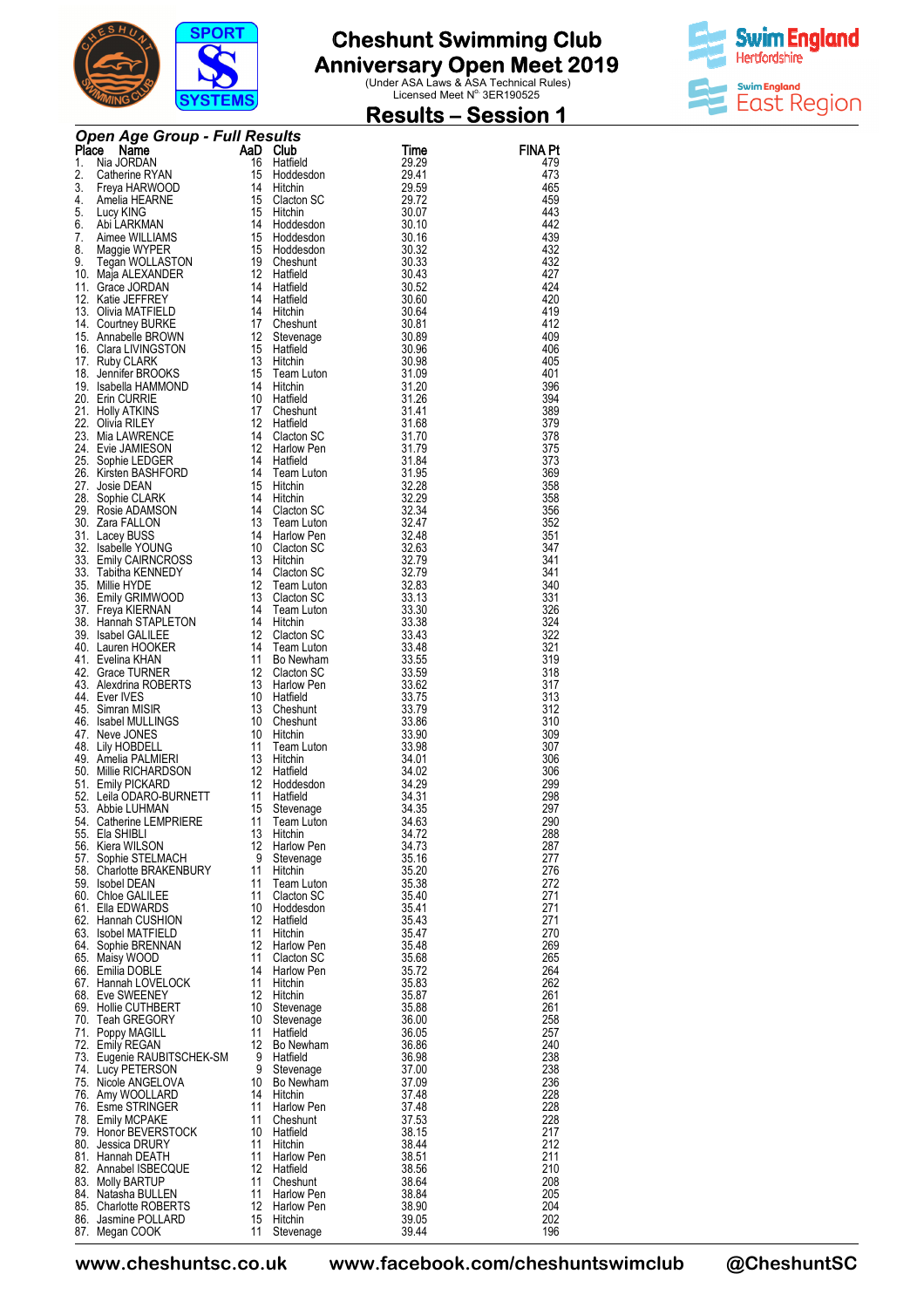



|            | 3131 EMS                                                                                                                                                                                 |                                            |                                                                                                         | <b>Results – Session 1</b>                                                |                                                      |
|------------|------------------------------------------------------------------------------------------------------------------------------------------------------------------------------------------|--------------------------------------------|---------------------------------------------------------------------------------------------------------|---------------------------------------------------------------------------|------------------------------------------------------|
| 88.<br>90. | Caoimhe WINN<br>89. Ella-Louise MONAGHAN<br>90. Lydia BUCKLAND<br>Mimi LASSMAN-HALL<br>92. Charlotte LYON<br>93. Sophia ROWE<br>94. Lily MILLS                                           | 12<br>12<br>9<br>10<br>10<br>11<br>9       | Hitchin<br>Hitchin<br>Hitchin<br>Bo Newham<br>Stevenage<br>Stevenage<br>Harlow Pen                      | 39.48<br>39.56<br>40.26<br>40.26<br>40.68<br>41.02<br>41.58               | 195<br>194<br>184<br>184<br>179<br>174<br>167        |
| 97.        | 95. Olivia DAVE<br>96. Evie KNIGHT<br>Nuala GREGG<br>98. Nicole CASHIN<br>99. Emily TURNER<br>100. Sophia DIXON<br>101. Ciara SHORTALL<br>102. Imogen LA-BAND                            | 11<br>9<br>9<br>9<br>9<br>9<br>11<br>10    | Cheshunt<br>Harlow Pen<br>Hatfield<br>Team Luton<br>Clacton SC<br>Harlow Pen<br>Harlow Pen<br>Hoddesdon | 41.68<br>41.80<br>41.84<br>41.89<br>42.21<br>42.47<br>42.50<br>42.81      | 166<br>165<br>164<br>164<br>160<br>157<br>157<br>153 |
|            | 103. Madeleine HYDE<br>104. Emilia COSTER<br>105. Louise DUFFY<br>106. Sarah WOJTYSIAK<br>107. Cerys MITCHELL<br>108. Lauren CALVERT<br>109. Louise STOREY                               | 10<br>9<br>10<br>10<br>-9<br>10<br>12<br>9 | Team Luton<br>Hatfield<br>Hoddesdon<br>Hatfield<br>Hatfield<br>Team Luton<br>Hoddesdon                  | 42.82<br>42.88<br>43.34<br>43.39<br>43.46<br>43.49<br>43.92<br>43.94      | 153<br>152<br>148<br>147<br>146<br>146<br>142<br>142 |
|            | 110. Megan PRIEST<br>111. Catrin FORD<br>112. Chiara LLOYD<br>113. Willow WRIGHT<br>114. EVIE BULLEN<br>115. Mahalah ANGWIN-POPE<br>116. Isabella AHLOWALIA<br>117. Lily WALTON          | 11<br>9<br>10<br>9<br>10<br>9<br>10        | Stevenage<br>Stevenage<br>Hatfield<br>Hatfield<br>Cheshunt<br>Stevenage<br>Hatfield<br>Hoddesdon        | 43.99<br>44.16<br>44.42<br>44.54<br>45.38<br>45.85<br>46.52               | 141<br>139<br>137<br>136<br>129<br>125<br>119        |
|            | 118. Tiffany FOX<br>119. Rose-Ellen FLANNERY<br>120. Millie CHANCE<br>121. Isla MCFARLANE<br>122. Alexandra PAPCIAK-WRON<br>123. Kayleigh PEACOCK<br>124. Sophie RAMSDEN<br>Layla O'GARA | 10<br>9<br>14<br>9<br>10<br>10<br>9<br>12  | Harlow Pen<br>Hatfield<br>Hitchin<br>Hatfield<br>Cheshunt<br><b>Harlow Pen</b><br>Hoddesdon<br>Hitchin  | 46.81<br>46.83<br>46.94<br>47.38<br>47.43<br>52.75<br>53.09<br><b>DNC</b> | 117<br>117<br>116<br>113<br>112<br>82<br>80          |
|            | Lucy GROVES<br><b>Gracie HALLS</b><br>Charleigh-Faye CLARK<br>Freya ROBINSON<br><b>Grace LAMPRELL</b>                                                                                    | 11<br>11<br>10<br>10<br>14                 | Harlow Pen<br>Hoddesdon<br>Harlow Pen<br>Stevenage<br><b>Harlow Pen</b>                                 | <b>DNC</b><br><b>DNC</b><br><b>DNC</b><br><b>DNC</b><br><b>DNC</b>        |                                                      |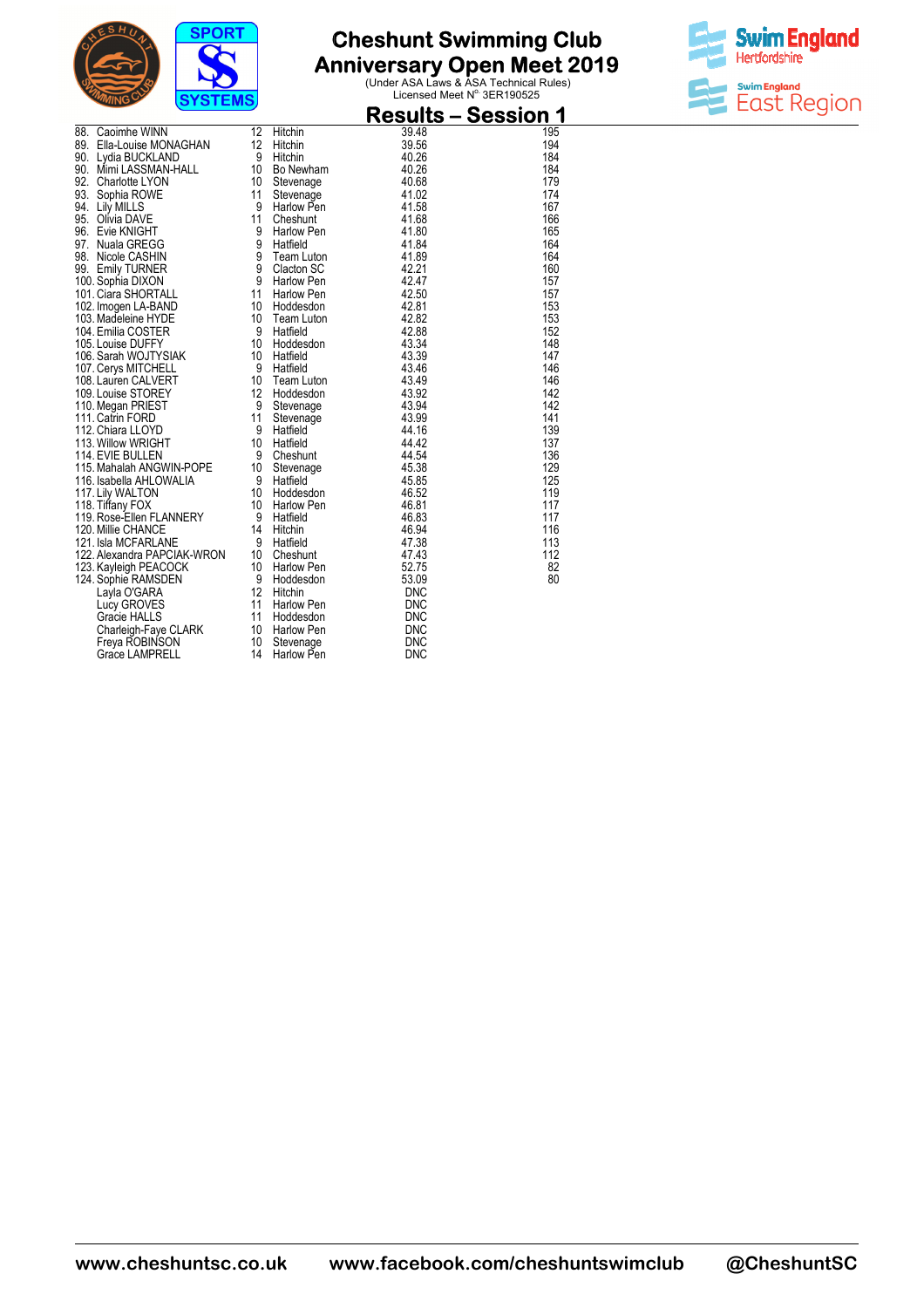



**Results – Session 1** 

#### **EVENT 104 Boys 09 Yrs/Over 50m Freestyle**

|             | 09 Yrs Age Group - Full Results                          |               |                             |                     |                       |
|-------------|----------------------------------------------------------|---------------|-----------------------------|---------------------|-----------------------|
| Place<br>1. | Name<br>William LOCKWOOD                                 | AaD Club<br>9 | Hatfield                    | Time<br>33.93       | <b>FINA Pt</b><br>212 |
| 2.          | Zak FELLOWS                                              | 9             | Cheshunt                    | 34.47               | 203                   |
| 3.          |                                                          | 9             | Stevenage                   | 34.57               | 201                   |
| 4.          |                                                          | 9             | Hatfield                    | 36.66               | 168                   |
| 5.<br>6.    | Thomas MATTHEWS                                          | $\frac{9}{9}$ | Hatfield                    | 39.70<br>40.40      | 132<br>126            |
| 7.          | Diggory COX<br>Praser MACDONALD                          |               | Stevenage<br>Hattield       | 41.32               | 117                   |
| 8.          | Rufus KELLIE                                             |               | 9 Hatfield                  | 41.82               | 113                   |
| 9.          |                                                          |               |                             | 43.45               | 101                   |
|             | 10. Adedayo MUILI                                        |               |                             | 50.16<br><b>DNC</b> | 65                    |
|             | 10 Yrs Age Group - Full Results                          |               |                             |                     |                       |
| Place       | Name                                                     | AaD Club      |                             | Time                | FINA Pt               |
| 1.          | Mattia COLOMO                                            | 10            | Bo Newham                   | 33.40               | 223                   |
| 2.<br>3.    | Callum DEACON                                            | 10            | Hatfield                    | 34.60               | 200                   |
| 4.          | Maxwell HOZIER<br><b>Finley MILLER</b>                   | 10<br>10      | Hoddesdon<br>Hitchin        | 34.67<br>35.07      | 199<br>192            |
| 5.          | Carl GUEVAN                                              | 10            | Stevenage                   | 35.94               | 179                   |
| 6.          | <b>Owain ROBERTS</b>                                     | 10            | Team Luton                  | 36.78               | 167                   |
| 7.<br>8.    | Jamie HALL<br>Hasnan SAQIB                               | 10<br>10      | Stevenage<br>Bo Newham      | 39.56<br>40.39      | 134<br>126            |
| 9.          | Erik UPTAS                                               | 10            | Hoddesdon                   | 40.54               | 124                   |
|             | 10. William SMITH                                        | 10            | Stevenage                   | 41.04               | 120                   |
|             | 11. Ellis RYAN                                           | 10            | Harlow Pen                  | 42.15               | 111                   |
|             | 12. George SWEENEY<br>13. Alex MUDRYK<br>13. Alex MUDRYK | - 10<br>10    | Hitchin<br>Cheshunt         | 42.95<br>45.91      | 104<br>85             |
|             | 14. Alexey PARILOV                                       |               | 10 Cheshunt                 | 47.65               | 76                    |
|             | 11 Yrs Age Group - Full Results                          |               |                             |                     |                       |
| Place       | Name                                                     | AaD           | Club                        | Time                | FINA Pt               |
| 1.          | Zac STACEY                                               | 11            | Hoddesdon                   | 30.75               | 286                   |
| 2.<br>3.    | Daniel WILLIAMS<br>Joshua JEFFREY                        | 11<br>-11     | Cheshunt<br>Hatfield        | 33.83<br>34.98      | 214<br>194            |
| 4.          | Luke MORLEY                                              | 11            | Hitchin                     | 35.00               | 193                   |
| 5.          | Kristian DIMOV                                           | 11            | Bo Newham                   | 35.11               | 192                   |
| 6.          | Samuel JEFFREY                                           | 11            | Hatfield                    | 35.36               | 188                   |
| 7.<br>8.    | Rory BAILISS<br>Jacob GRIGGS                             | 11<br>11      | Stevenage<br>Clacton SC     | 35.90<br>35.92      | 179<br>179            |
| 9.          | Ricardas KNIURA                                          | 11            | Bo Newham                   | 36.96               | 164                   |
|             | 10. Luke PICKARD                                         | 11            | Hoddesdon                   | 39.86               | 131                   |
|             | 11. Alfie BULLOCK<br>12. Alfie NOTTAGE                   | 11<br>11      | Cheshunt<br>Harlow Pen      | 40.75<br>44.32      | 122<br>95             |
|             | 13. Ethan POLLARD                                        | 11            | Hitchin                     | 45.24               | 89                    |
|             | 14. Aaron PEIRCE                                         | 11            | Harlow Pen                  | 45.60               | 87                    |
|             | 15. George JONES                                         | 11            | Cheshunt                    | 52.36               | 57                    |
|             | Yun LEE                                                  | 11            | Harlow Pen                  | <b>DNC</b>          |                       |
|             | 12 Yrs Age Group - Full Results<br>Place<br>Name         | AaD Club      |                             | Time                | <b>FINA Pt</b>        |
| 1.          | Igor MORDEJA                                             | 12            | Cheshunt                    | 29.64               | 319                   |
| 2.          | Marko BORGIS                                             | 12            | Stevenage                   | 31.07               | 277                   |
| 3.          | Rochan BROWN                                             | 12            | Hatfield                    | 32.31               | 246                   |
| 4.<br>5.    | <b>Finley KIERNAN</b><br>Aaron GUEVAN                    | 12<br>12      | Team Luton<br>Stevenage     | 32.52<br>34.88      | 241<br>195            |
|             | 6. Matthew NICHOLLS                                      |               | 12 Hatfield                 | 35.27               | 189                   |
| 7.          | Theo MCCALLA                                             |               | 12 Bo Newham                | 36.11               | 176                   |
| 8.          | Thomas KNIGHT<br>9. Alexander CAIRNCROSS                 |               | 12 Harlow Pen<br>12 Hitchin | 36.25<br>36.56      | 174<br>170            |
|             | 10. Thomas CROPLEY                                       | 12            | Hitchin                     | 36.95               | 164                   |
|             | 11. Samuel HOWARD                                        |               | 12 Harlow Pen               | 36.97               | 164                   |
|             | 12. Charlie CROPLEY<br>13. Elias AYAD                    | 12            | 12 Hitchin<br>Bo Newham     | 37.83<br>38.36      | 153<br>147            |
|             | 14. Antonio TORRPO                                       |               | 12 Cheshunt                 | 40.11               | 128                   |
|             | 15. Hasan DOGAN                                          |               | 12 Cheshunt                 | 46.89               | 80                    |
|             | Jack RENOUF                                              |               | 12 Hoddesdon                | DQ 4.4              |                       |
|             | 13 Yrs Age Group - Full Results                          |               |                             |                     |                       |
| Place       | Name                                                     | AaD Club      |                             | Time                | <b>FINA Pt</b>        |
| 1.<br>2.    | <b>Ben THERON</b><br>Jake WILLIAMSON                     | 13<br>13      | Team Luton<br>Hatfield      | 29.01<br>29.73      | 340<br>316            |
| 3.          | Jake EVANS                                               | 13            | Cheshunt                    | 30.37               | 296                   |
| 4.          | Ethan MAY                                                | 13            | Harlow Pen                  | 30.51               | 292                   |
| 5.<br>6.    | George LOVELOCK<br>Ethan RYAN                            | 13<br>13      | Hitchin<br>Harlow Pen       | 30.82<br>30.85      | 284<br>283            |
| 7.          | Ben DAVISON                                              | 13            | Hatfield                    | 31.21               | 273                   |
| 8.          | Adil SETNA                                               | 13            | Team Luton                  | 31.92               | 255                   |
| 9.          | Jonathan KEY                                             | 13<br>13      | Stevenage                   | 33.47               | 221                   |
|             | 10. Harry BRUNTON<br>11. Ethan SALDANHA                  | 13            | Cheshunt<br>Hitchin         | 34.52<br>35.98      | 202<br>178            |
|             | 12. Alexander MUNDEN                                     |               | 13 Bo Newham                | 37.88               | 152                   |
|             | 13. Joe PHILLIPS                                         |               | 13 Hitchin                  | 40.09               | 129                   |
|             | 14. Brandon SMITH                                        |               | 13 Cheshunt                 | 45.72               | 87                    |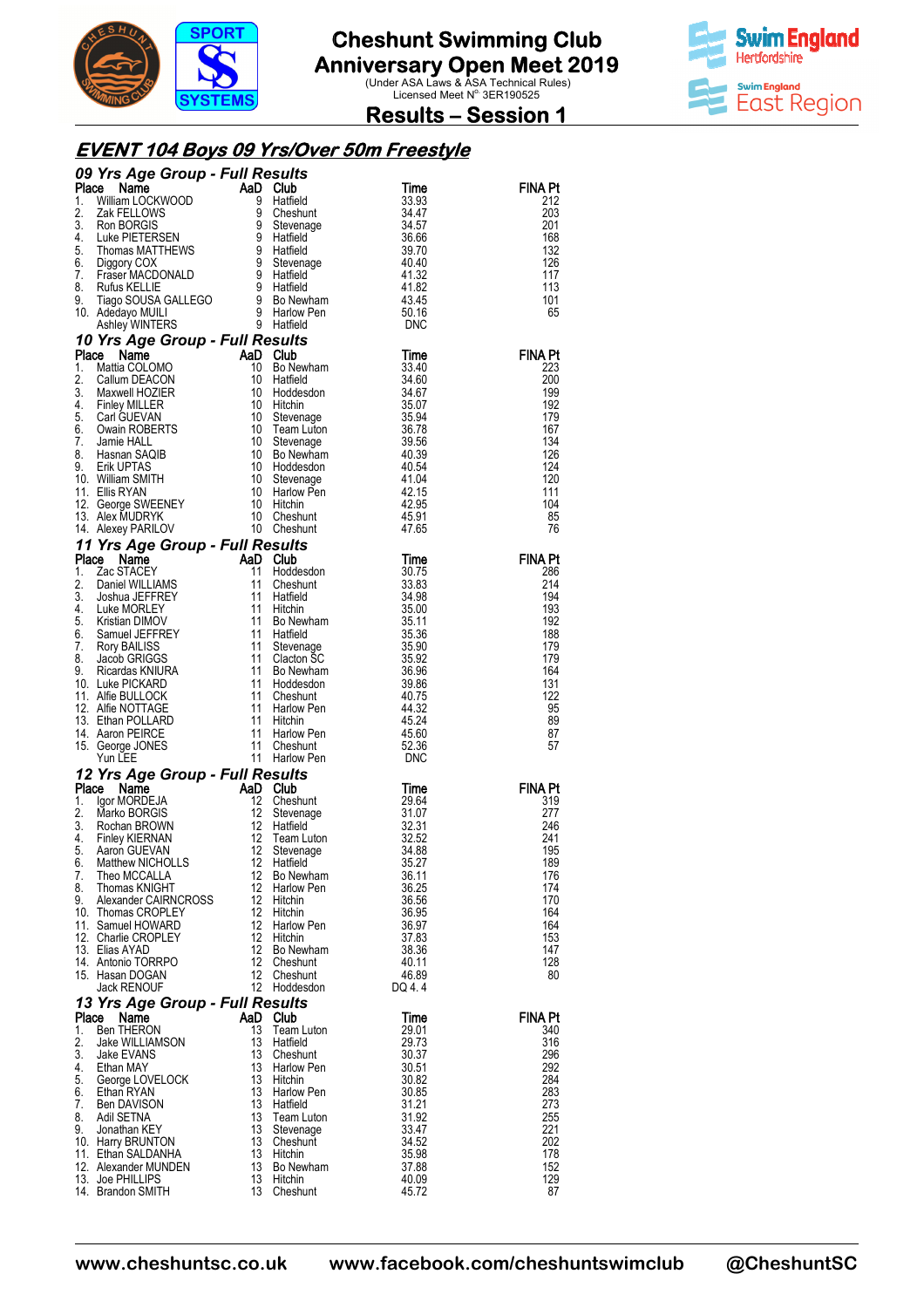

**Anniversary Open Meet 2019**<br>
Under ASA Laws & ASA Technical Rules)<br>
Licensed Meet N<sup>o.</sup> 3ER190525



|          |                                                                                                                                                                                                                                                        | <u>3131 EMS</u>         |                                     | <u> Results – Session 1</u>      |                       |
|----------|--------------------------------------------------------------------------------------------------------------------------------------------------------------------------------------------------------------------------------------------------------|-------------------------|-------------------------------------|----------------------------------|-----------------------|
|          | 14 Yrs Age Group - Full Results<br>AaD Club                                                                                                                                                                                                            |                         |                                     |                                  |                       |
|          |                                                                                                                                                                                                                                                        |                         |                                     | Time                             | <b>FINA Pt</b>        |
| 1.<br>2. |                                                                                                                                                                                                                                                        |                         |                                     | 28.01<br>28.98                   | 378<br>341            |
| 3.       |                                                                                                                                                                                                                                                        |                         |                                     | 29.81                            | 313                   |
| 4.<br>5. |                                                                                                                                                                                                                                                        |                         |                                     | 29.91<br>30.13                   | 310<br>304            |
| 6.       |                                                                                                                                                                                                                                                        |                         |                                     | 30.70                            | 287                   |
| 7.       | 4 Yrs Age Group - Full Results<br>ace Name AaD Club<br>Jamie BROWN 14 Cheshan MISIR<br>Rohan MISIR 14 Cheshant<br>Luke PAYNE 14 Hatfield<br>Aaron PICKARD 14 Hotdesdon<br>Ismail AYAD 14 Bo Newham<br>Sam LOADER 14 Clacton SC<br>James HURSEY         |                         |                                     | 31.97                            | 254                   |
|          | 15 Yrs/Over Age Group - Full Results<br>Place Name - AaD Club                                                                                                                                                                                          |                         |                                     |                                  |                       |
| 1.       | Place Name                                                                                                                                                                                                                                             |                         |                                     | Time<br>25.13                    | <b>FINA Pt</b><br>524 |
| 2.       |                                                                                                                                                                                                                                                        |                         |                                     | 25.66                            | 492                   |
| 3.<br>4. |                                                                                                                                                                                                                                                        |                         |                                     | 26.07                            | 469<br>429            |
| 5.       |                                                                                                                                                                                                                                                        |                         |                                     | 26.86<br>26.86<br>27.20<br>27.35 | 413                   |
| 6.       |                                                                                                                                                                                                                                                        |                         |                                     | 27.35                            | 406                   |
| 7.<br>8. |                                                                                                                                                                                                                                                        |                         |                                     | 27.94<br>28.00                   | 381<br>378            |
| 9.       | <b>FISTOVER Age Group - Full Results<br/> Ce Name BRACKSTON</b><br>Callum WOLLASTON 17 Hitchin<br>Jamie BRACKSTON 17 Hitchin<br>Jamie SIRETT 31 Cheshunt<br>Joseph QUELCH 16 Harlow Pen<br>Zac HOZIER 15 Hoddsdon<br>Taylor COE 15 Cheshunt<br>Guilhe  |                         |                                     | 29.51                            | 323                   |
|          | 10. Wilfred KELLY                                                                                                                                                                                                                                      |                         |                                     | 36.17                            | 175                   |
|          | 10. Wilfred KELLY<br>16. Wilfred KELLY<br>16. Harlow Pen<br>1. Callum WOLLASTON<br>17. Cheshunt<br>17. Callum WOLLASTON<br>17. Harlow Pen<br>18RACKSTON<br>17. Harlow Pen<br>18. Jamie SRETT<br>4. Joseph QUELCH<br>18. Harlow Pen<br>5. Matteo LO BIU |                         |                                     |                                  | <b>FINA Pt</b>        |
|          |                                                                                                                                                                                                                                                        |                         |                                     | Time<br>25.13                    | 524                   |
|          |                                                                                                                                                                                                                                                        |                         |                                     |                                  | 492                   |
|          |                                                                                                                                                                                                                                                        |                         |                                     |                                  | 469<br>429            |
|          |                                                                                                                                                                                                                                                        |                         |                                     |                                  | 413                   |
|          |                                                                                                                                                                                                                                                        |                         |                                     |                                  | 406                   |
|          |                                                                                                                                                                                                                                                        |                         |                                     |                                  | 381<br>378            |
|          |                                                                                                                                                                                                                                                        |                         |                                     |                                  | 378                   |
|          |                                                                                                                                                                                                                                                        |                         |                                     |                                  | 341<br>340            |
|          |                                                                                                                                                                                                                                                        |                         |                                     |                                  | 323                   |
|          |                                                                                                                                                                                                                                                        |                         |                                     |                                  | 319                   |
|          |                                                                                                                                                                                                                                                        |                         |                                     |                                  | 316<br>313            |
|          |                                                                                                                                                                                                                                                        |                         |                                     |                                  | 310                   |
|          |                                                                                                                                                                                                                                                        |                         |                                     |                                  | 304<br>296            |
|          |                                                                                                                                                                                                                                                        |                         |                                     | 30.51                            | 292                   |
|          |                                                                                                                                                                                                                                                        |                         |                                     | 30.70                            | 287                   |
|          | 21. Zac STACEY<br>22. George LOVELOCK<br>23. Ethan RYAN<br>24. Marko BORGIS<br>25. Ben DAVISON<br>26. Marko BORGIS<br>26. Marko BORGIS<br>26. Harlow 13. Hatfield<br>26. Rochan BROWN<br>27. James HURSEY<br>27. James HURSEY<br>29. Rochan BROWN<br>2 |                         |                                     | 30.75<br>30.82                   | 286<br>284            |
|          |                                                                                                                                                                                                                                                        |                         | Harlow Pen                          | 30.85                            | 283                   |
|          |                                                                                                                                                                                                                                                        |                         | Stevenage<br>Hatfield<br>Team Luton | 31.07<br>31.21                   | 277<br>273            |
|          |                                                                                                                                                                                                                                                        |                         |                                     | 31.92                            | 255                   |
|          |                                                                                                                                                                                                                                                        |                         | Harlow Pen                          | 31.97                            | 254<br>246            |
|          |                                                                                                                                                                                                                                                        |                         | Hatfield<br>Team Luton              | 32.31<br>32.52                   | 241                   |
|          | 30. Mattia COLOMO                                                                                                                                                                                                                                      |                         | 10 Bo Newham                        | 33.40                            | 223                   |
|          | 31. Jonathan KEY<br>32. Daniel WILLIAMS                                                                                                                                                                                                                | 13<br>11                | Stevenage<br>Cheshunt               | 33.47<br>33.83                   | 221<br>214            |
|          | 33. William LOCKWOOD                                                                                                                                                                                                                                   | 9                       | Hatfield                            | 33.93                            | 212                   |
|          | 34. Zak FELLOWS<br>35. Harry BRUNTON                                                                                                                                                                                                                   | 9<br>13                 | Cheshunt<br>Cheshunt                | 34.47<br>34.52                   | 203<br>202            |
|          | 36. Ron BORGIS                                                                                                                                                                                                                                         | -9                      | Stevenage                           | 34.57                            | 201                   |
|          | 37. Callum DEACON                                                                                                                                                                                                                                      | 10                      | Hatfield                            | 34.60                            | 200                   |
|          | 38. Maxwell HOZIER<br>39. Aaron GUEVAN                                                                                                                                                                                                                 | 10<br>12                | Hoddesdon<br>Stevenage              | 34.67<br>34.88                   | 199<br>195            |
|          | 40. Joshua JEFFREY                                                                                                                                                                                                                                     | 11                      | Hatfield                            | 34.98                            | 194                   |
|          | 41. Luke MORLEY<br>42. Finley MILLER                                                                                                                                                                                                                   | 11<br>10                | Hitchin<br>Hitchin                  | 35.00<br>35.07                   | 193<br>192            |
|          | 43. Kristian DIMOV                                                                                                                                                                                                                                     | 11                      | Bo Newham                           | 35.11                            | 192                   |
|          | 44. Matthew NICHOLLS                                                                                                                                                                                                                                   | 12                      | Hatfield                            | 35.27                            | 189                   |
|          | 45. Samuel JEFFREY<br>46. Rory BAILISS                                                                                                                                                                                                                 | 11<br>11                | Hatfield<br>Stevenage               | 35.36<br>35.90                   | 188<br>179            |
|          | 47. Jacob GRIGGS                                                                                                                                                                                                                                       | 11                      | Clacton SC                          | 35.92                            | 179                   |
|          | 48. Carl GUEVAN<br>49. Ethan SALDANHA                                                                                                                                                                                                                  | 10<br>13                | Stevenage<br>Hitchin                | 35.94<br>35.98                   | 179<br>178            |
|          | 50. Theo MCCALLA                                                                                                                                                                                                                                       | 12                      | Bo Newham                           | 36.11                            | 176                   |
|          | 51. Wilfred KELLY                                                                                                                                                                                                                                      | 15                      | Harlow Pen                          | 36.17                            | 175                   |
|          | 52. Thomas KNIGHT<br>53. Alexander CAIRNCROSS                                                                                                                                                                                                          | $12 \overline{ }$<br>12 | Harlow Pen<br>Hitchin               | 36.25<br>36.56                   | 174<br>170            |
|          | 54. Luke PIETERSEN                                                                                                                                                                                                                                     | -9                      | Hatfield                            | 36.66                            | 168                   |
|          | 55. Owain ROBERTS<br>56. Thomas CROPLEY                                                                                                                                                                                                                | 10<br>12                | Team Luton<br>Hitchin               | 36.78<br>36.95                   | 167<br>164            |
|          | 57. Ricardas KNIURA                                                                                                                                                                                                                                    | 11                      | Bo Newham                           | 36.96                            | 164                   |
|          | 58. Samuel HOWARD                                                                                                                                                                                                                                      | $12 \overline{ }$       | Harlow Pen                          | 36.97                            | 164                   |
|          | 59. Charlie CROPLEY<br>60. Alexander MUNDEN                                                                                                                                                                                                            | 12<br>13                | Hitchin<br>Bo Newham                | 37.83<br>37.88                   | 153<br>152            |
|          | 61. Elias AYAD                                                                                                                                                                                                                                         | 12                      | Bo Newham                           | 38.36                            | 147                   |
|          | 62. Jamie HALL<br>63. Thomas MATTHEWS                                                                                                                                                                                                                  | 10<br>-9                | Stevenage<br>Hatfield               | 39.56<br>39.70                   | 134<br>132            |
|          | 64. Luke PICKARD                                                                                                                                                                                                                                       | 11                      | Hoddesdon                           | 39.86                            | 131                   |
|          | 65. Joe PHILLIPS                                                                                                                                                                                                                                       | 13                      | Hitchin                             | 40.09                            | 129                   |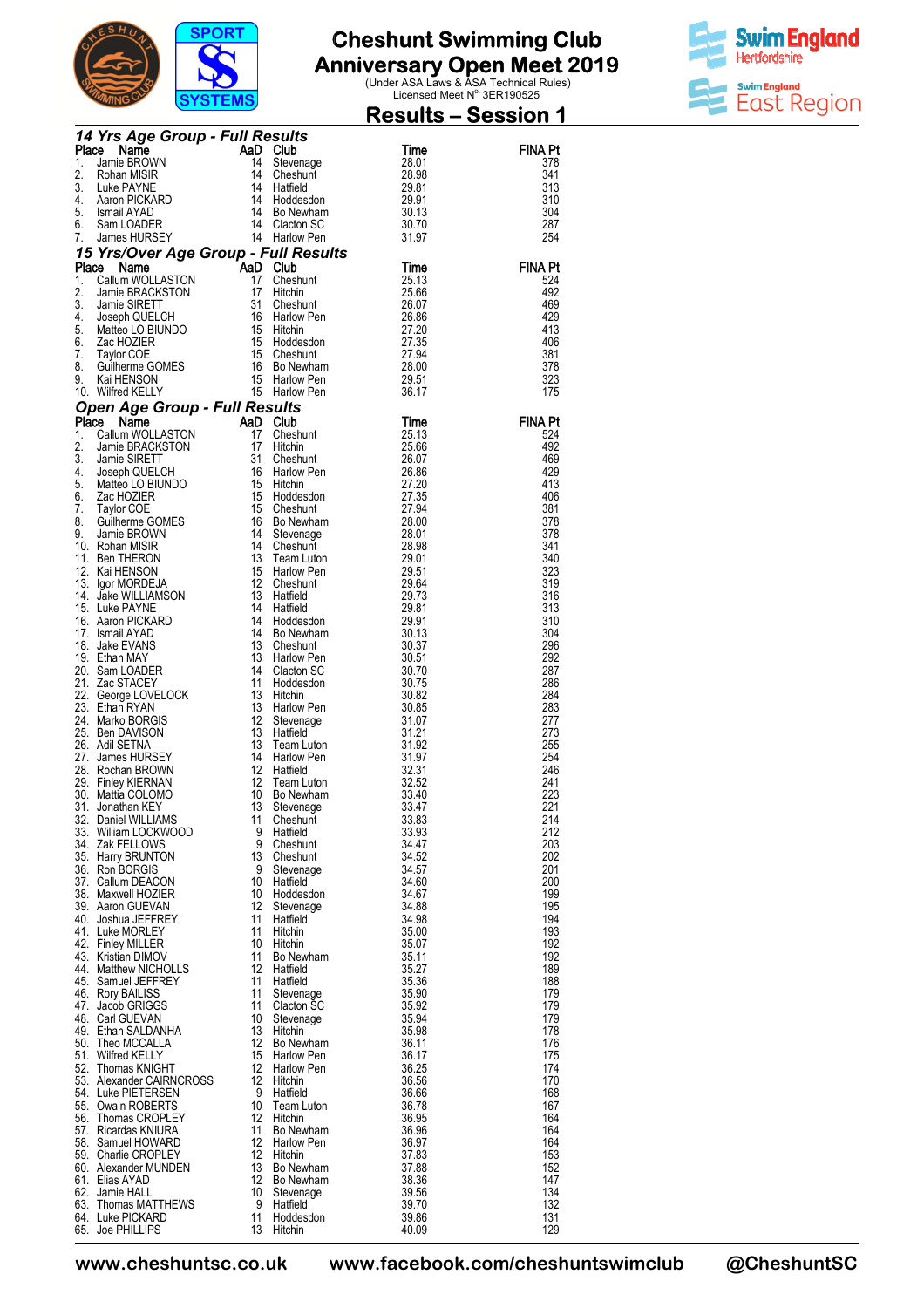

**Anniversary Open Meet 2019**<br>
Under ASA Laws & ASA Technical Rules)<br>
Licensed Meet N<sup>o.</sup> 3ER190525



|     | שוויי<br>$5131$ $-101$ |    |            | <b>Results – Session 1</b> |     |
|-----|------------------------|----|------------|----------------------------|-----|
| 66. | Antonio TORRPO         | 12 | Cheshunt   | 40.11                      | 128 |
| 67. | Hasnan SAQIB           | 10 | Bo Newham  | 40.39                      | 126 |
| 68. | Diggory COX            | 9  | Stevenage  | 40.40                      | 126 |
| 69. | Erik UPTAS             | 10 | Hoddesdon  | 40.54                      | 124 |
| 70. | Alfie BULLOCK          | 11 | Cheshunt   | 40.75                      | 122 |
| 71. | William SMITH          | 10 | Stevenage  | 41.04                      | 120 |
| 72. | Fraser MACDONALD       | 9  | Hatfield   | 41.32                      | 117 |
| 73. | <b>Rufus KELLIE</b>    | 9  | Hatfield   | 41.82                      | 113 |
| 74. | Ellis RYAN             | 10 | Harlow Pen | 42.15                      | 111 |
| 75. | George SWEENEY         | 10 | Hitchin    | 42.95                      | 104 |
| 76. | Tiago SOUSA GALLEGO    | 9  | Bo Newham  | 43.45                      | 101 |
| 77. | Alfie NOTTAGE          | 11 | Harlow Pen | 44.32                      | 95  |
| 78. | Ethan POLLARD          | 11 | Hitchin    | 45.24                      | 89  |
| 79. | Aaron PEIRCE           | 11 | Harlow Pen | 45.60                      | 87  |
| 80. | <b>Brandon SMITH</b>   | 13 | Cheshunt   | 45.72                      | 87  |
| 81. | Alex MUDRYK            | 10 | Cheshunt   | 45.91                      | 85  |
| 82. | Hasan DOGAN            | 12 | Cheshunt   | 46.89                      | 80  |
| 83. | Alexey PARILOV         | 10 | Cheshunt   | 47.65                      | 76  |
| 84. | Adedayo MUILI          | 9  | Harlow Pen | 50.16                      | 65  |
| 85. | George JONES           | 11 | Cheshunt   | 52.36                      | 57  |
|     | Ashley WINTERS         | 9  | Hatfield   | <b>DNC</b>                 |     |
|     | Yun LEE                | 11 | Harlow Pen | <b>DNC</b>                 |     |
|     | <b>Jack RENOUF</b>     | 12 | Hoddesdon  | DQ 4.4                     |     |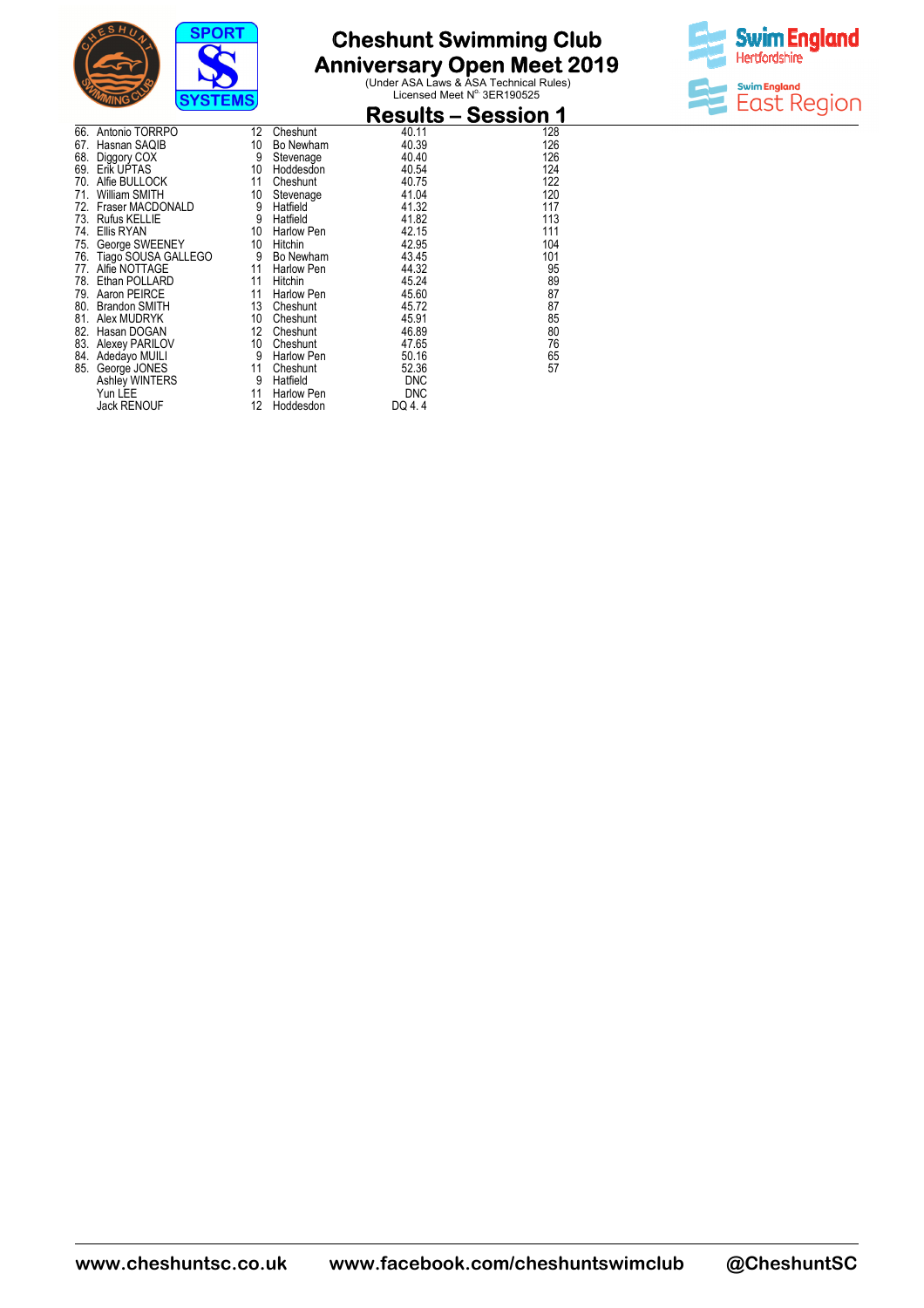



#### **Results – Session 1**

#### **EVENT 105 Girls 09 Yrs/Over 100m Breaststroke Breaststroke**

|          | 09 Yrs Age Group - Full Results            |          |                            |                          |                |                  |
|----------|--------------------------------------------|----------|----------------------------|--------------------------|----------------|------------------|
| Place    | Name                                       | AaD      | <b>Club</b>                | Time                     | <b>FINA Pt</b> | 50               |
| 1.       | <b>Emily TURNER</b>                        | 9        | Clacton SC                 | 1:46.77                  | 199            | 51.11            |
| 2.<br>3. | Sophie STELMACH<br>Lily MILLS              | 9<br>9   | Stevenage<br>Harlow Pen    | 1:47.29<br>1:52.41       | 196<br>170     | 51.43<br>54.93   |
| 4.       | Lydia BUCKLAND                             | 9        | Hitchin                    | 1:52.54                  | 170            | 52.87            |
| 5.       | Lucy PETERSON                              | 9        | Stevenage                  | 1:55.06                  | 159            | 57.76            |
| 6.       | Nuala GREGG                                | 9        | Hatfield                   | 1:56.69                  | 152            | 55.82            |
| 7.       | Emilia COSTER                              | 9<br>9   | Hatfield                   | 1:58.19                  | 146            | 57.40            |
|          | Isla GARRETT<br>Sophia DIXON               |          | Hoddesdon<br>9 Harlow Pen  | <b>DNC</b><br>DQ 7.6     |                |                  |
|          | 10 Yrs Age Group - Full Results            |          |                            |                          |                |                  |
| Place    | Name                                       | AaD Club |                            | Time                     | FINA Pt        | 50               |
| 1.       | <b>Erin CURRIE</b>                         | 10       | Hatfield                   | 1:37.58                  | 260            | 46.47            |
| 2.       | Ella EDWARDS                               | 10       | Hoddesdon                  | 1:37.64                  | 260            | 46.60            |
| 3.       | Isabel MULLINGS                            | 10       | Cheshunt                   | 1:39.31                  | 247            | 46.42            |
| 4.<br>5. | Hollie CUTHBERT<br>Neve JONES              | 10<br>10 | Stevenage<br>Hitchin       | 1:45.60<br>1:47.10       | 205<br>197     | 49.66<br>49.09   |
| 6.       | Olivia BANDYRA                             | 10       | Stevenage                  | 1:48.91                  | 187            | 50.67            |
| 7.       | Honor BEVERSTOCK                           | 10       | Hatfield                   | 1:49.59                  | 184            | 52.92            |
| 8.       | Nicole ANGELOVA                            | 10       | <b>Bo Newham</b>           | 1:50.85                  | 178            | 52.25            |
| 9.       | Lauren CALVERT                             | 10       | Team Luton                 | 1:52.64                  | 169            | 54.04            |
|          | 10. Amani GRUNDY<br>11. Madeleine HYDE     | 10<br>10 | Stevenage<br>Team Luton    | 1:53.00<br>1:54.60       | 168<br>161     | 52.71<br>53.17   |
|          | 12. Mimi LASSMAN-HALL                      | 10       | Bo Newham                  | 1:57.62                  | 149            | 55.62            |
|          | 13. Willow WRIGHT                          | 10       | Hatfield                   | 1:57.93                  | 147            | 54.74            |
|          | 14. Kayleigh PEACOCK                       | 10       | <b>Harlow Pen</b>          | 2:14.47                  | 99             | 1:02.22          |
|          | 15. Tiffany FOX                            | 10       | Harlow Pen                 | 2:22.29                  | 84             | 1:08.08          |
|          | Charleigh-Faye CLARK<br>Freya ROBINSON     | 10       | Harlow Pen                 | <b>DNC</b><br><b>DNC</b> |                |                  |
|          | 11 Yrs Age Group - Full Results            |          | 10 Stevenage               |                          |                |                  |
| Place    | Name                                       | AaD      | Club                       | Time                     | <b>FINA Pt</b> | 50               |
| 1.       | Evelina KHAN                               | 11       | Bo Newham                  | 1:38.07                  | 257            | 46.27            |
| 2.       | Jessica DRURY                              | 11       | Hitchin                    | 1:38.53                  | 253            | 46.15            |
| 3.       | Catherine LEMPRIERE                        | 11       | Team Luton                 | 1:39.06                  | 249            | 46.89            |
| 4.       | Hannah LOVELOCK                            | 11       | Hitchin                    | 1:42.39                  | 225            | 48.73<br>49.74   |
| 5.<br>6. | Esme STRINGER<br>Maisy WOOD                | 11<br>11 | Harlow Pen<br>Clacton SC   | 1.45.14<br>1:45.25       | 208<br>207     | 48.24            |
| 7.       | <b>Isobel DEAN</b>                         | 11       | Team Luton                 | 1:45.48                  | 206            | 49.39            |
| 8.       | Emily MCPAKE                               | 11       | Cheshunt                   | 1.48.03                  | 192            | 50.96            |
| 9.       | Sophia ROWE                                | 11       | Stevenage                  | 1:50.40                  | 180            | 53.80            |
|          | 10. Lucy CALVER                            | 11       | Hitchin                    | 1:50.44                  | 180            | 52.73            |
|          | 11. Hannah DEATH<br>12. Natasha BULLEN     | 11<br>11 | Harlow Pen<br>Harlow Pen   | 1:51.46<br>2:03.98       | 175<br>127     | 53.30<br>1:01.02 |
|          | 13. Catrin FORD                            | 11       | Stevenage                  | 2:10.93                  | 108            | 1:01.19          |
|          | Lucy GROVES                                | 11       | Harlow Pen                 | <b>DNC</b>               |                |                  |
|          | 12 Yrs Age Group - Full Results            |          |                            |                          |                |                  |
| Place    | Name                                       | AaD      | Club                       | Time                     | <b>FINA Pt</b> | 50               |
| 1.<br>2. | <b>Charlotte WILLIAMS</b>                  | 12<br>12 | Cheshunt                   | 1:22.59                  | 430            | 38.61            |
| 3.       | Olivia RILEY<br>Evie JAMIESON              | 12       | Hatfield<br>Harlow Pen     | 1:24.54<br>1:25.77       | 401<br>384     | 39.46<br>39.99   |
| 4.       | <b>Grace TURNER</b>                        | 12       | Clacton SC                 | 1:27.89                  | 357            | 41.80            |
| 5.       | Millie HYDE                                | 12       | Team Luton                 | 1:35.37                  | 279            | 45.35            |
| 6.       | Hannah CUSHION                             | 12       | Hatfield                   | 1:36.87                  | 266            | 46.04            |
| 7.<br>8. | Sophie LYON<br>Sophie BRENNAN              | 12<br>12 | Stevenage<br>Harlow Pen    | 1:41.08<br>1:43.91       | 234<br>216     | 47.84<br>48.78   |
| 9.       | Millie RICHARDSON                          | 12       | Hatfield                   | 1:47.04                  | 197            | 49.88            |
|          | 10. Annabel ISBECQUE                       | 12       | Hatfield                   | 1:48.08                  | 192            | 51.24            |
|          | 11. Charlotte ROBERTS                      | 12       | Harlow Pen                 | 1:54.78                  | 160            | 54.38            |
|          | 12. Caoimhe WINN                           | 12       | Hitchin                    | 2:02.84                  | 130            | 58.73            |
|          | 13. Louise STOREY<br><b>Isabel GALILEE</b> | 12       | Hoddesdon<br>12 Clacton SC | 2:07.66<br><b>DNC</b>    | 116            | 1:00.88          |
|          | 13 Yrs Age Group - Full Results            |          |                            |                          |                |                  |
| Place    | Name                                       | AaD Club |                            | Time                     | <b>FINA Pt</b> | 50               |
| 1.       | <b>Emily CAIRNCROSS</b>                    | 13       | Hitchin                    | 1:28.18                  | 353            | 41.57            |
| 2.       | Izzy SHORT                                 | 13       | Hoddesdon                  | 1:29.63                  | 336            | 42.69            |
| 3.       | Simran MISIR                               | 13       | Cheshunt                   | 1:32.18                  | 309            | 43.10            |
| 4.<br>5. | Ruby CLARK<br>Ela SHIBLI                   | 13<br>13 | Hitchin<br>Hitchin         | 1:37.16<br>1:39.00       | 264<br>249     | 46.53<br>46.61   |
| 6.       | Alexdrina ROBERTS                          | 13       | Harlow Pen                 | 1:45.81                  | 204            | 50.96            |
| 7.       | Phoebe SANDON                              | 13       | Stevenage                  | 1:48.08                  | 192            | 51.58            |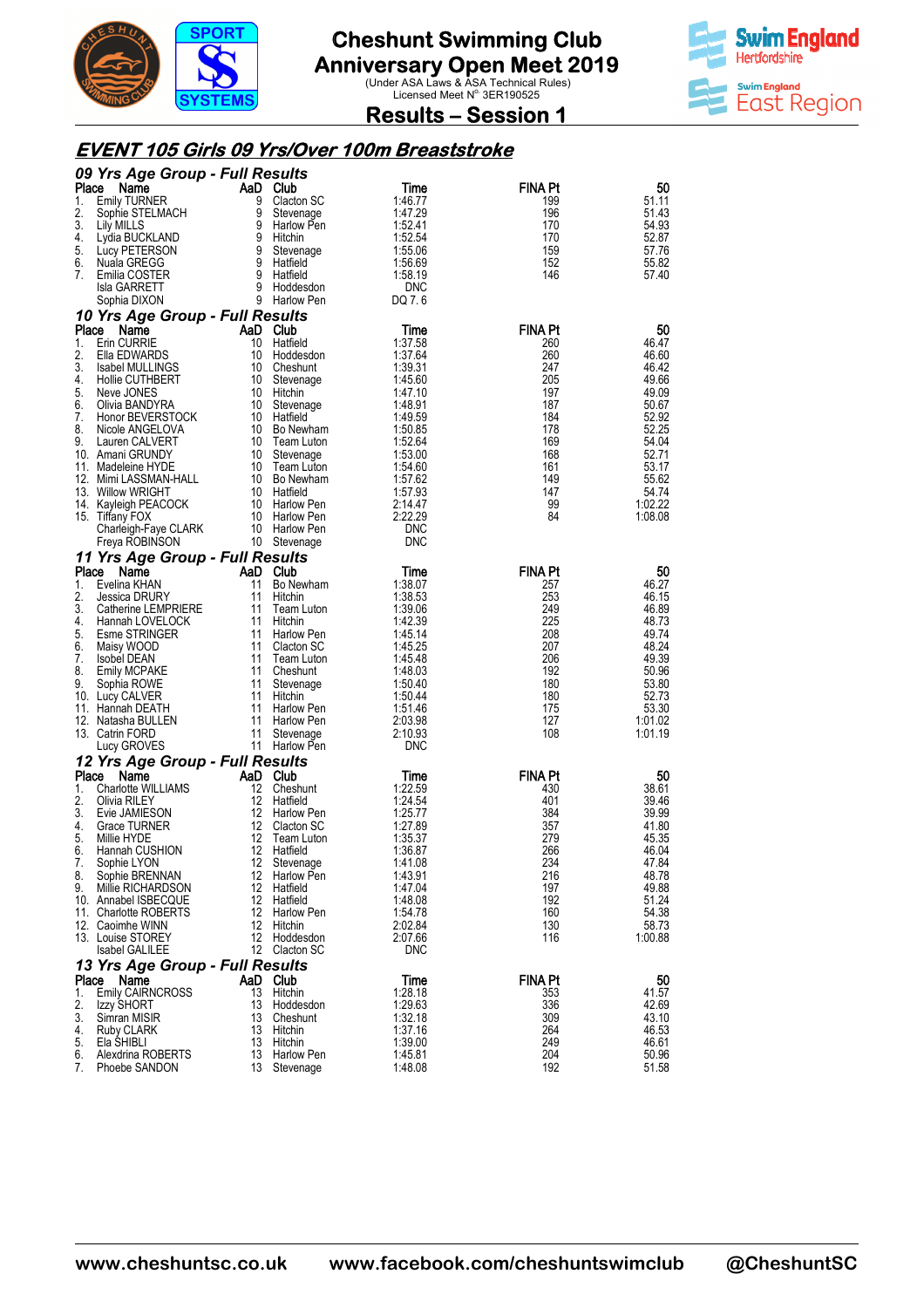

# **Anniversary Open Meet 2019**<br>
Under ASA Laws & ASA Technical Rules)<br>
Licensed Meet N<sup>o.</sup> 3ER190525

**Results – Session 1** 



|       | 14 Yrs Age Group - Full Results      |     |                   |            |                |       |  |  |
|-------|--------------------------------------|-----|-------------------|------------|----------------|-------|--|--|
| Place | Name                                 | AaD | Club              | Time       | <b>FINA Pt</b> | 50    |  |  |
|       | Abi LARKMAN                          | 14  | Hoddesdon         | 1:22.64    | 429            | 38.79 |  |  |
|       | Katie JEFFREY                        | 14  | Hatfield          | 1:24.04    | 408            | 39.78 |  |  |
| 3.    | Tabitha KENNEDY                      | 14  | Clacton SC        | 1:27.41    | 363            | 42.25 |  |  |
| 4.    | Molly BRUNDLE                        | 14  | Royston           | 1:28.29    | 352            | 41.47 |  |  |
| 5.    | Beca FORD                            | 14  | Stevenage         | 1:32.86    | 302            | 43.31 |  |  |
| 6.    | Kirsten BASHFORD                     | 14  | Team Luton        | 1:34.76    | 284            | 44.49 |  |  |
| 7.    | Amy WOOLLARD                         | 14  | Hitchin           | 1:35.05    | 282            | 45.10 |  |  |
| 8.    | Rosie ADAMSON                        | 14  | Clacton SC        | 1:35.14    | 281            | 44.24 |  |  |
| 9.    | Grace JORDAN                         | 14  | Hatfield          | 1:36.78    | 267            | 45.57 |  |  |
| 10.   | Hannah STAPLETON                     | 14  | Hitchin           | 1:36.79    | 267            | 45.65 |  |  |
| 11.   | Emilia DOBLE                         | 14  | <b>Harlow Pen</b> | 1:41.08    | 234            | 48.23 |  |  |
|       | <b>Grace LAMPRELL</b>                | 14  | <b>Harlow Pen</b> | <b>DNC</b> |                |       |  |  |
|       | 15 Yrs/Over Age Group - Full Results |     |                   |            |                |       |  |  |
| Place | Name                                 | AaD | Club              | Time       | <b>FINA Pt</b> | 50    |  |  |
|       | Nia JORDAN                           | 16  | Hatfield          | 1:21.02    | 455            | 38.61 |  |  |
| 2.    | Maggie WYPER                         | 15  | Hoddesdon         | 1:22.46    | 432            | 38.89 |  |  |
| 3.    | Jasmine POLLARD                      | 15  | Hitchin           | 1:50.45    | 179            | 51.76 |  |  |

**www.cheshuntsc.co.uk www.facebook.com/cheshuntswimclub www.facebook.com/cheshuntswimclub @CheshuntSC**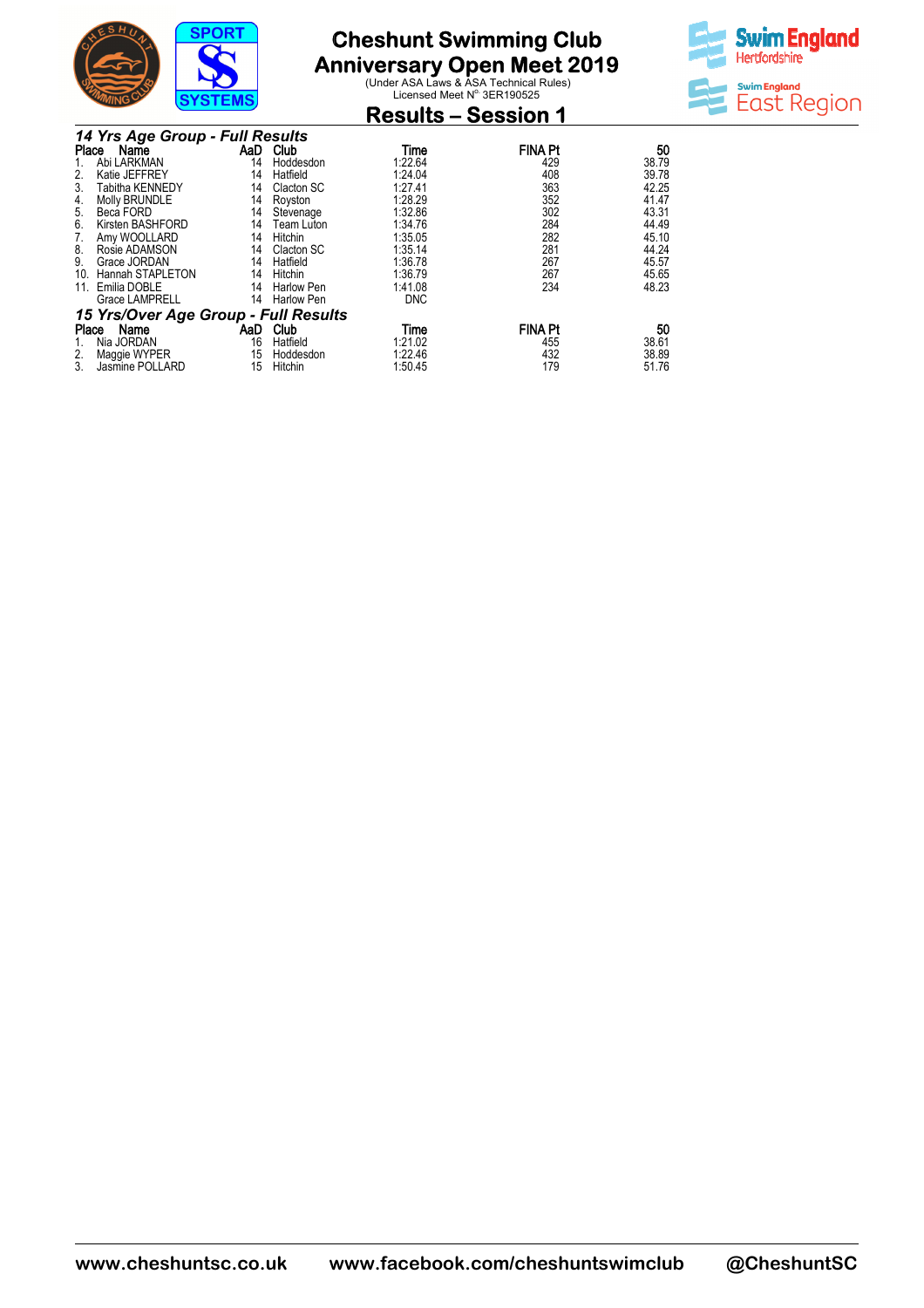



**Results – Session 1** 

#### **EVENT 106 Boys 09 Yrs/Over 100m Breaststroke**

|          | 09 Yrs Age Group - Full Results            |          |                            |                    |                |                |
|----------|--------------------------------------------|----------|----------------------------|--------------------|----------------|----------------|
| Place    | Name                                       |          | AaD Club                   | Time               | <b>FINA Pt</b> | 50             |
| 1.       | William LOCKWOOD                           | 9        | Hatfield                   | 1:32.42            | 217            | 43.22          |
| 2.       | Ron BORGIS                                 | 9        | Stevenage                  | 1:41.27            | 165            | 48.34          |
| 3.       | Luke PIETERSEN                             | 9        | Hatfield                   | 1:47.46            | 138            | 51.66          |
| 4.       | Diggory COX                                | 9        | Stevenage                  | 1:53.05            | 119            | 53.77          |
| 5.       | Fraser MACDONALD                           |          | 9 Hatfield                 | 2:04.09            | 90             | 59.52          |
|          | 10 Yrs Age Group - Full Results            |          |                            |                    |                |                |
| Place    | Name                                       |          | AaD Club                   | Time               | <b>FINA Pt</b> | 50             |
| 1.       | Mattia COLOMO                              | 10       | 10 Bo Newham               | 1:38.79            | 178            | 46.77          |
| 2.<br>3. | Callum DEACON<br>Owain ROBERTS             | 10       | Hatfield<br>Team Luton     | 1:39.87<br>1:42.71 | 172<br>158     | 48.57<br>48.63 |
| 4.       | Alfie WHITMAN                              | 10       | Hoddesdon                  | 1:45.24            | 147            | 50.30          |
| 5.       | Erik UPTAS                                 | 10       | Hoddesdon                  | 1:45.39            | 146            | 52.52          |
| 6.       | Ellis RYAN                                 |          | 10 Harlow Pen              | 1:55.67            | 111            | 56.23          |
| 7.       | Jamie HALL                                 | 10       | Stevenage                  | 1:56.14            | 109            | 53.30          |
| 8.       | William SMITH                              | 10       | Stevenage                  | 1:58.45            | 103            | 56.63          |
|          | Carl GUEVAN                                |          | 10 Stevenage               | DQ 7.6             |                |                |
|          | 11 Yrs Age Group - Full Results            |          |                            |                    |                |                |
| Place    | Name                                       |          | AaD Club                   | Time               | <b>FINA Pt</b> | 50             |
| 1.       | Daniel WILLIAMS                            | 11       | Cheshunt                   | 1:36.80            | 189            | 45.68          |
| 2.       | Kai FELLOWS                                | 11       | Cheshunt                   | 1:42.09            | 161            | 48.71          |
| 3.       | Jacob GRIGGS                               | 11       | Clacton SC                 | 1:43.69            | 154            | 49.51          |
| 4.       | Joshua JEFFREY                             | 11       | Hatfield                   | 1:45.67            | 145            | 49.87          |
| 5.       | Ricardas KNIURA                            | 11       | Bo Newham                  | 1:48.16            | 135            | 51.23          |
| 6.       | Luke MORLEY                                | 11       | Hitchin                    | 1:50.83            | 126            | 52.13          |
| 7.<br>8. | Kristian DIMOV<br>Aaron PEIRCE             | 11<br>11 | Bo Newham<br>Harlow Pen    | 1:50.98<br>2:05.21 | 125<br>87      | 51.86<br>59.50 |
| 9.       | Ethan POLLARD                              | 11       | Hitchin                    | 2:15.54            | 69             | 1:03.24        |
|          | Samuel JEFFREY                             |          | 11 Hatfield                | DQ 7.2             |                |                |
|          | 12 Yrs Age Group - Full Results            |          |                            |                    |                |                |
| Place    | Name                                       |          | AaD Club                   | Time               | <b>FINA Pt</b> | 50             |
| 1.       | <b>Jack RENOUF</b>                         | 12       | Hoddesdon                  | 1:28.12            | 251            | 40.47          |
| 2.       | Igor MORDEJA                               | 12       | Cheshunt                   | 1:28.90            | 244            | 41.76          |
| 3.       | Samuel HOWARD                              | 12       | Harlow Pen                 | 1:35.90            | 194            | 45.57          |
| 4.       | Matthew NICHOLLS                           |          | 12 Hatfield                | 1:38.38            | 180            | 46.74          |
| 5.       | Theo MCCALLA                               |          | 12 Bo Newham               | 1:41.43            | 164            | 45.70          |
| 6.       | Aaron GUEVAN                               |          | 12 Stevenage               | 1:44.74            | 149            | 49.27          |
| 7.       | Ainsworth COULTART<br>Alexander CAIRNCROSS |          | 12 Stevenage<br>12 Hitchin | 1:49.13<br>1:49.34 | 132<br>131     | 52.26<br>50.67 |
| 8.       |                                            |          |                            |                    |                |                |
|          | 13 Yrs Age Group - Full Results            |          |                            |                    |                |                |
| Place    | Name                                       |          | AaD Club                   | Time               | <b>FINA Pt</b> | 50             |
| 1.<br>2. | George LOVELOCK<br>Ethan RYAN              | 13<br>13 | Hitchin<br>Harlow Pen      | 1:21.01<br>1:28.55 | 323<br>247     | 38.41<br>41.32 |
| 3.       | Jake WILLIAMSON                            | 13       | Hatfield                   | 1:30.93            | 228            | 43.50          |
| 4.       | Harry BRUNTON                              |          | 13 Cheshunt                | 1:34.53            | 203            | 45.16          |
| 5.       | Joshua ELLIS                               |          | 13 Hatfield                | 1:38.13            | 181            | 46.89          |
| 6.       | Kealan HISLOP                              |          | 13 Stevenage               | 1:42.39            | 160            | 48.25          |
|          | James MOULTON                              |          | 13 Hitchin                 | DQ 7.2             |                |                |
|          | Joe PHILLIPS                               |          | 13 Hitchin                 | DQ 7.2             |                |                |
|          | 14 Yrs Age Group - Full Results            |          |                            |                    |                |                |
| Place    | Name                                       |          | AaD Club                   | Time               | <b>FINA Pt</b> | 50             |
| 1.       | Sam LOADER                                 | 14       | Clacton SC                 | 1:21.02            | 323            | 38.33          |
| 2.       | Rohan MISIR                                | 14       | Cheshunt                   | 1:24.00            | 290            | 39.68          |
| 3.       | Luke PAYNE                                 |          | 14 Hatfield                | 1:24.35            | 286            | 39.73          |
|          | 15 Yrs/Over Age Group - Full Results       |          |                            |                    |                |                |
| Place    | Name                                       |          | AaD Club                   | Time               | <b>FINA Pt</b> | 50             |
| 1.       | Callum WOLLASTON<br>Joseph QUELCH          | 17<br>16 | Cheshunt<br>Harlow Pen     | 1:09.56<br>1:24.18 | 510<br>288     | 33.35<br>39.50 |
|          |                                            |          |                            |                    |                |                |
| 2.       |                                            |          |                            |                    |                |                |
| 3.<br>4. | Kai HENSON<br>Gideon OBENG                 | 15       | Harlow Pen<br>16 Cheshunt  | 1:24.21<br>1:44.22 | 287<br>151     | 38.75<br>48.33 |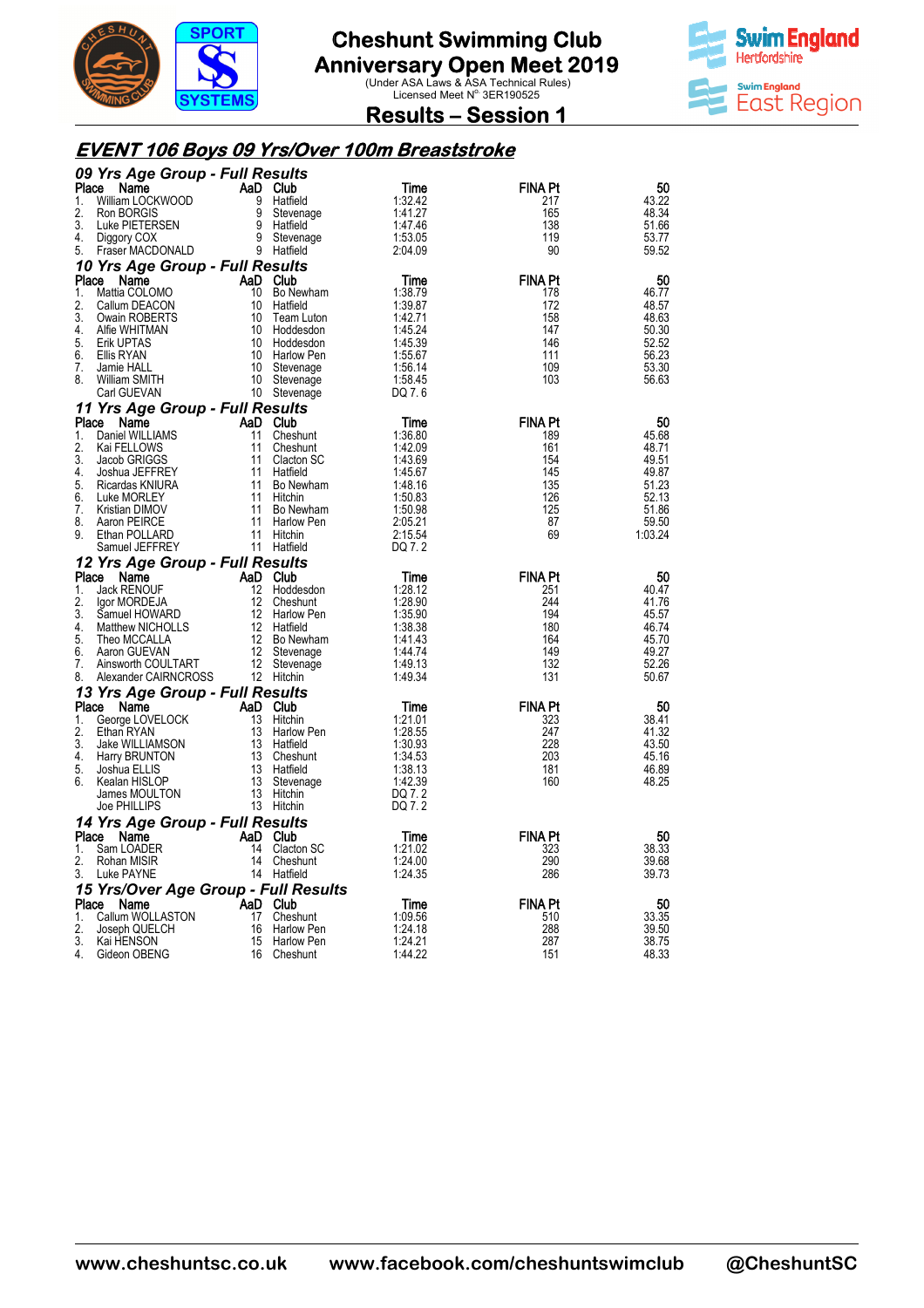

**Swim England Hertfordshire Swim England** East Region

**Results – Session 1** 

#### **EVENT 107 Girls 09 Yrs/Over 50m Backstroke**

|          |                                                                                                                                                                                                                                                                      |                         |                                 |                | <b>FINA Pt</b><br>238 |
|----------|----------------------------------------------------------------------------------------------------------------------------------------------------------------------------------------------------------------------------------------------------------------------|-------------------------|---------------------------------|----------------|-----------------------|
|          |                                                                                                                                                                                                                                                                      |                         |                                 |                | 208                   |
|          |                                                                                                                                                                                                                                                                      |                         |                                 |                | 171                   |
|          |                                                                                                                                                                                                                                                                      |                         |                                 |                | 148                   |
|          |                                                                                                                                                                                                                                                                      |                         |                                 |                | 146<br>146            |
|          |                                                                                                                                                                                                                                                                      |                         |                                 |                | 139                   |
|          |                                                                                                                                                                                                                                                                      |                         |                                 |                | 132                   |
|          |                                                                                                                                                                                                                                                                      |                         |                                 |                | 122<br>121            |
|          |                                                                                                                                                                                                                                                                      |                         |                                 |                | 111                   |
|          |                                                                                                                                                                                                                                                                      |                         |                                 |                | 98                    |
|          |                                                                                                                                                                                                                                                                      |                         |                                 |                | 67                    |
|          |                                                                                                                                                                                                                                                                      |                         |                                 |                |                       |
|          |                                                                                                                                                                                                                                                                      |                         |                                 |                |                       |
|          |                                                                                                                                                                                                                                                                      |                         |                                 |                | <b>FINA Pt</b>        |
|          |                                                                                                                                                                                                                                                                      |                         |                                 |                | 330                   |
|          |                                                                                                                                                                                                                                                                      |                         |                                 |                | 313<br>251            |
|          |                                                                                                                                                                                                                                                                      |                         |                                 |                | 249                   |
|          |                                                                                                                                                                                                                                                                      |                         |                                 |                | 219                   |
|          |                                                                                                                                                                                                                                                                      |                         |                                 |                | 219                   |
|          |                                                                                                                                                                                                                                                                      |                         |                                 |                | 191<br>187            |
|          |                                                                                                                                                                                                                                                                      |                         |                                 |                | 170                   |
|          |                                                                                                                                                                                                                                                                      |                         |                                 |                | 163                   |
|          |                                                                                                                                                                                                                                                                      |                         |                                 |                | 154<br>148            |
|          |                                                                                                                                                                                                                                                                      |                         |                                 |                | 140                   |
|          |                                                                                                                                                                                                                                                                      |                         |                                 |                | 136                   |
|          |                                                                                                                                                                                                                                                                      |                         |                                 |                | 133                   |
|          |                                                                                                                                                                                                                                                                      |                         |                                 |                | 130<br>123            |
|          |                                                                                                                                                                                                                                                                      |                         |                                 |                | 106                   |
|          |                                                                                                                                                                                                                                                                      |                         |                                 |                | 90                    |
|          |                                                                                                                                                                                                                                                                      |                         |                                 |                |                       |
|          |                                                                                                                                                                                                                                                                      |                         |                                 |                |                       |
|          |                                                                                                                                                                                                                                                                      |                         |                                 |                |                       |
|          |                                                                                                                                                                                                                                                                      |                         |                                 |                |                       |
|          |                                                                                                                                                                                                                                                                      |                         |                                 |                | <b>FINA Pt</b>        |
|          |                                                                                                                                                                                                                                                                      |                         |                                 |                | 331                   |
|          |                                                                                                                                                                                                                                                                      |                         |                                 |                | 303                   |
|          |                                                                                                                                                                                                                                                                      |                         |                                 |                | 282<br>270            |
|          |                                                                                                                                                                                                                                                                      |                         |                                 |                | 257                   |
|          |                                                                                                                                                                                                                                                                      |                         |                                 |                | 250                   |
|          |                                                                                                                                                                                                                                                                      |                         |                                 |                | 228                   |
|          |                                                                                                                                                                                                                                                                      |                         |                                 |                | 221<br>221            |
|          |                                                                                                                                                                                                                                                                      |                         |                                 |                | 211                   |
|          |                                                                                                                                                                                                                                                                      |                         |                                 |                | 192                   |
|          | 13. Hannah LOVELOCK                                                                                                                                                                                                                                                  | 11                      | Hitchin                         | 44.86          | 191<br>187            |
|          | 14. Maisy WOOD                                                                                                                                                                                                                                                       | 11                      | Clacton SC                      | 45.41          | 180                   |
|          | <b>09 Yrs Agre Group Full Results</b><br>The Non-Street And Club Results<br>1. Lilly Mills Schweinage<br>1. Lilly Mills Schweinage<br>1. Lilly Mills (CASHIN 9 Slevenage<br>2. Lilly Mills CASHIN 9 Slevenage<br>4. S. New Mills CASHIN 9 Team<br>15. Natasha BULLEN | 11                      | Harlow Pen                      | 45.97          | 174                   |
|          | 16. Molly BARTUP                                                                                                                                                                                                                                                     | 11<br>11                | Cheshunt                        | 46.27          | 170                   |
|          | 17. Nicole VECERE<br>18. Jessica DRURY                                                                                                                                                                                                                               | 11                      | Cheshunt<br>Hitchin             | 46.62<br>46.97 | 166<br>163            |
|          | 19. Sophia ROWE                                                                                                                                                                                                                                                      | 11                      | Stevenage                       | 47.58          | 157                   |
|          | 20. Ciara SHORTALL                                                                                                                                                                                                                                                   | 11                      | Harlow Pen                      | 48.53          | 147                   |
|          | 21. Hannah DEATH                                                                                                                                                                                                                                                     | 11                      | Harlow Pen                      | 48.97          | 144                   |
| Place    | 12 Yrs Age Group - Full Results<br>Name                                                                                                                                                                                                                              |                         | AaD Club                        | Time           | FINA Pt               |
| 1.       | Charlotte WILLIAMS                                                                                                                                                                                                                                                   | 12                      | Cheshunt                        | 33.12          | 465                   |
| 2.       | Maja ALEXANDER                                                                                                                                                                                                                                                       | 12                      | Hatfield                        | 36.07          | 360                   |
| 3.       | <b>Isabel GALILEE</b>                                                                                                                                                                                                                                                | 12<br>12                | Clacton SC                      | 36.80          | 339                   |
| 4.<br>5. | <b>Emily PICKARD</b><br>Olivia RILEY                                                                                                                                                                                                                                 | 12                      | Hoddesdon<br>Hatfield           | 37.27<br>37.31 | 326<br>325            |
| 6.       | Sophie LYON                                                                                                                                                                                                                                                          | 12                      | Stevenage                       | 37.38          | 323                   |
| 7.       | Millie RICHARDSON                                                                                                                                                                                                                                                    | 12                      | Hatfield                        | 38.46          | 297                   |
| 8.<br>9. | Evie JAMIESON<br>Millie HYDE                                                                                                                                                                                                                                         | $12 \overline{ }$<br>12 | <b>Harlow Pen</b><br>Team Luton | 38.50<br>39.03 | 296<br>284            |
|          | 10. Hannah CUSHION                                                                                                                                                                                                                                                   | 12                      | Hatfield                        | 40.34          | 257                   |
|          | 11. Kiera WILSON                                                                                                                                                                                                                                                     | 12                      | Harlow Pen                      | 40.50          | 254                   |
|          | 12. Emily REGAN                                                                                                                                                                                                                                                      | 12                      | Bo Newham                       | 41.66          | 233                   |
|          | 13. Sophie BRENNAN<br>14. Eve SWEENEY                                                                                                                                                                                                                                | 12<br>12                | Harlow Pen<br>Hitchin           | 42.68<br>44.15 | 217<br>196            |
|          | 15. Ella-Louise MONAGHAN                                                                                                                                                                                                                                             | 12                      | Hitchin                         | 44.74          | 188                   |
|          | 16. Annabel ISBECQUE<br>17. Charlotte ROBERTS                                                                                                                                                                                                                        | 12<br>12                | Hatfield<br>Harlow Pen          | 44.94<br>45.57 | 186<br>178            |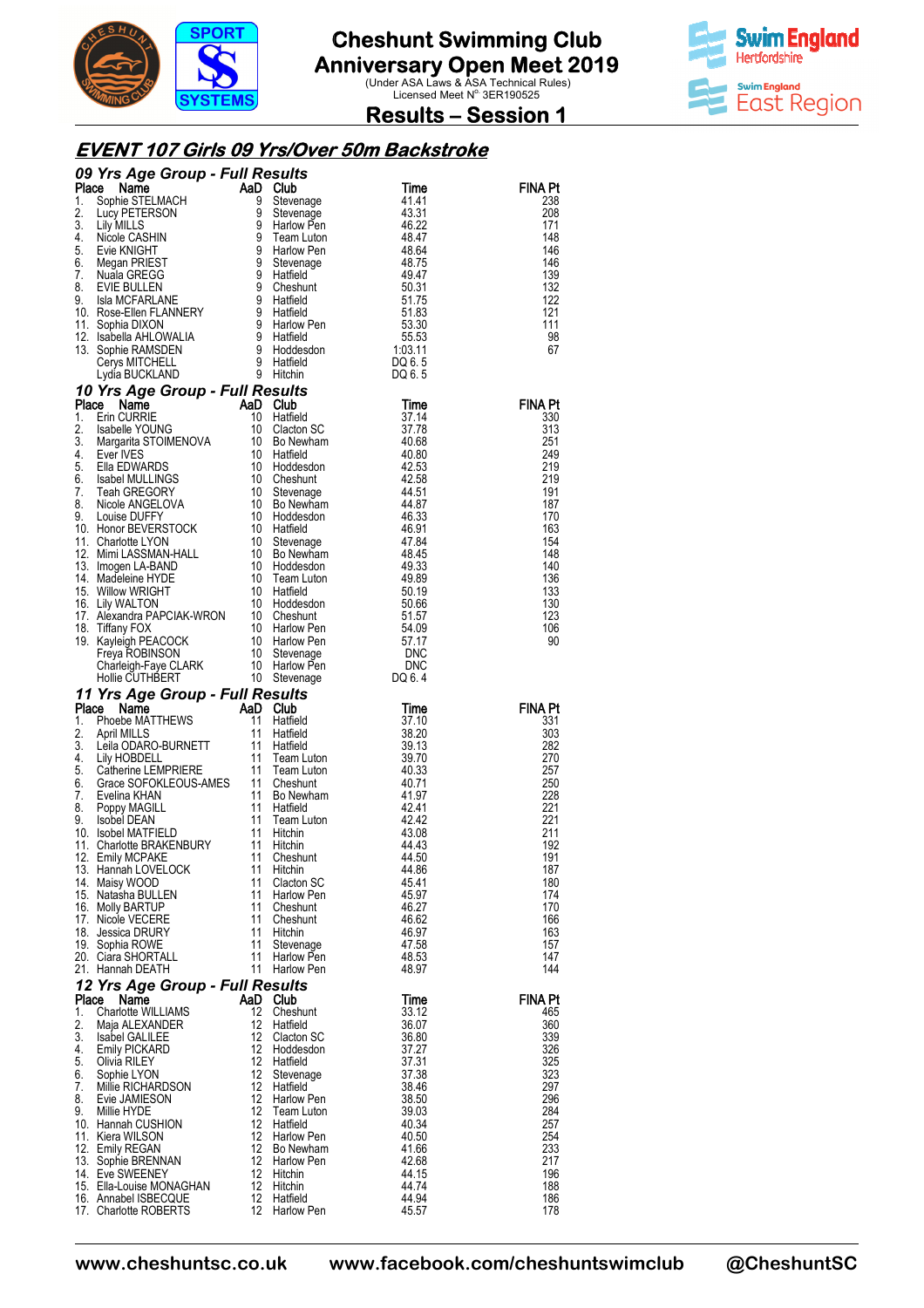

**Anniversary Open Meet 2019**<br>
Under ASA Laws & ASA Technical Rules)<br>
Licensed Meet N<sup>o.</sup> 3ER190525



|       |                                      | $\cdot$ $\cdot$ $\cdot$ $\cdot$ $\cdot$ $\cdot$ $\cdot$ |                   | <b>Results – Session 1</b> |                |
|-------|--------------------------------------|---------------------------------------------------------|-------------------|----------------------------|----------------|
|       | 13 Yrs Age Group - Full Results      |                                                         |                   |                            |                |
| Place | Name                                 |                                                         | AaD Club          | Time                       | <b>FINA Pt</b> |
| 1.    | <b>Ruby CLARK</b>                    | 13                                                      | Hitchin           | 36.14                      | 358            |
| 2.    | Zara FALLON                          | 13                                                      | Team Luton        | 38.74                      | 290            |
| 3.    | Alexdrina ROBERTS                    | 13                                                      | <b>Harlow Pen</b> | 39.04                      | 284            |
| 4.    | Emily GRIMWOOD                       | 13                                                      | Clacton SC        | 39.88                      | 266            |
| 5.    | Emily CAIRNCROSS                     | 13                                                      | Hitchin           | 40.11                      | 262            |
| 6.    | Ela SHIBLI                           | 13                                                      | Hitchin           | 40.65                      | 251            |
| 7.    | Simran MISIR                         | 13                                                      | Cheshunt          | 43.42                      | 206            |
|       | Madeleine BAILISS                    | 13                                                      | Stevenage         | <b>DNC</b>                 |                |
|       | 14 Yrs Age Group - Full Results      |                                                         |                   |                            |                |
| Place | Name                                 | AaD                                                     | Club              | Time                       | <b>FINA Pt</b> |
| 1.    | Freya HARWOOD                        | 14                                                      | Hitchin           | 35.07                      | 392            |
| 2.    | Mia LAWRENCE                         | 14                                                      | Clacton SC        | 35.41                      | 380            |
| 3.    | Lacey BUSS                           | 14                                                      | <b>Harlow Pen</b> | 36.09                      | 359            |
| 4.    | Tabitha KENNEDY                      | 14                                                      | Clacton SC        | 36.10                      | 359            |
| 5.    | Olivia MATFIELD                      | 14                                                      | Hitchin           | 36.19                      | 356            |
| 6.    | Freya KIERNAN                        | 14                                                      | Team Luton        | 36.42                      | 350            |
| 7.    | Sophie CLARK                         | 14                                                      | Hitchin           | 37.48                      | 321            |
| 8.    | Rosie ADAMSON                        | 14                                                      | Clacton SC        | 37.78                      | 313            |
| 9.    | Grace JORDAN                         | 14                                                      | Hatfield          | 38.65                      | 292            |
| 10.   | Isabella HAMMOND                     | 14                                                      | Hitchin           | 38.76                      | 290            |
| 11.   | Lauren HOOKER                        | 14                                                      | Team Luton        | 39.21                      | 280            |
|       | 12. Emilia DOBLE                     | 14                                                      | <b>Harlow Pen</b> | 43.48                      | 205            |
|       | <b>Grace LAMPRELL</b>                | 14                                                      | <b>Harlow Pen</b> | <b>DNC</b>                 |                |
|       | 15 Yrs/Over Age Group - Full Results |                                                         |                   |                            |                |
| Place | Name                                 | AaD Club                                                |                   | Time                       | <b>FINA Pt</b> |
| 1.    | Amelia HEARNE                        | 15                                                      | Clacton SC        | 33.64                      | 444            |
| 2.    | Catherine RYAN                       | 15                                                      | Hoddesdon         | 34.56                      | 409            |
| 3.    | Courtney BURKE                       | 17                                                      | Cheshunt          | 34.68                      | 405            |
| 4.    | Jennifer BROOKS                      | 15                                                      | Team Luton        | 35.98                      | 363            |
| 5.    | Aimee WILLIAMS                       | 15                                                      | Hoddesdon         | 36.16                      | 357            |
| 6.    | Tegan WOLLASTON                      | 19                                                      | Cheshunt          | 37.20                      | 328            |
| 7.    | Josie DEAN                           | 15                                                      | Hitchin           | 38.33                      | 300            |